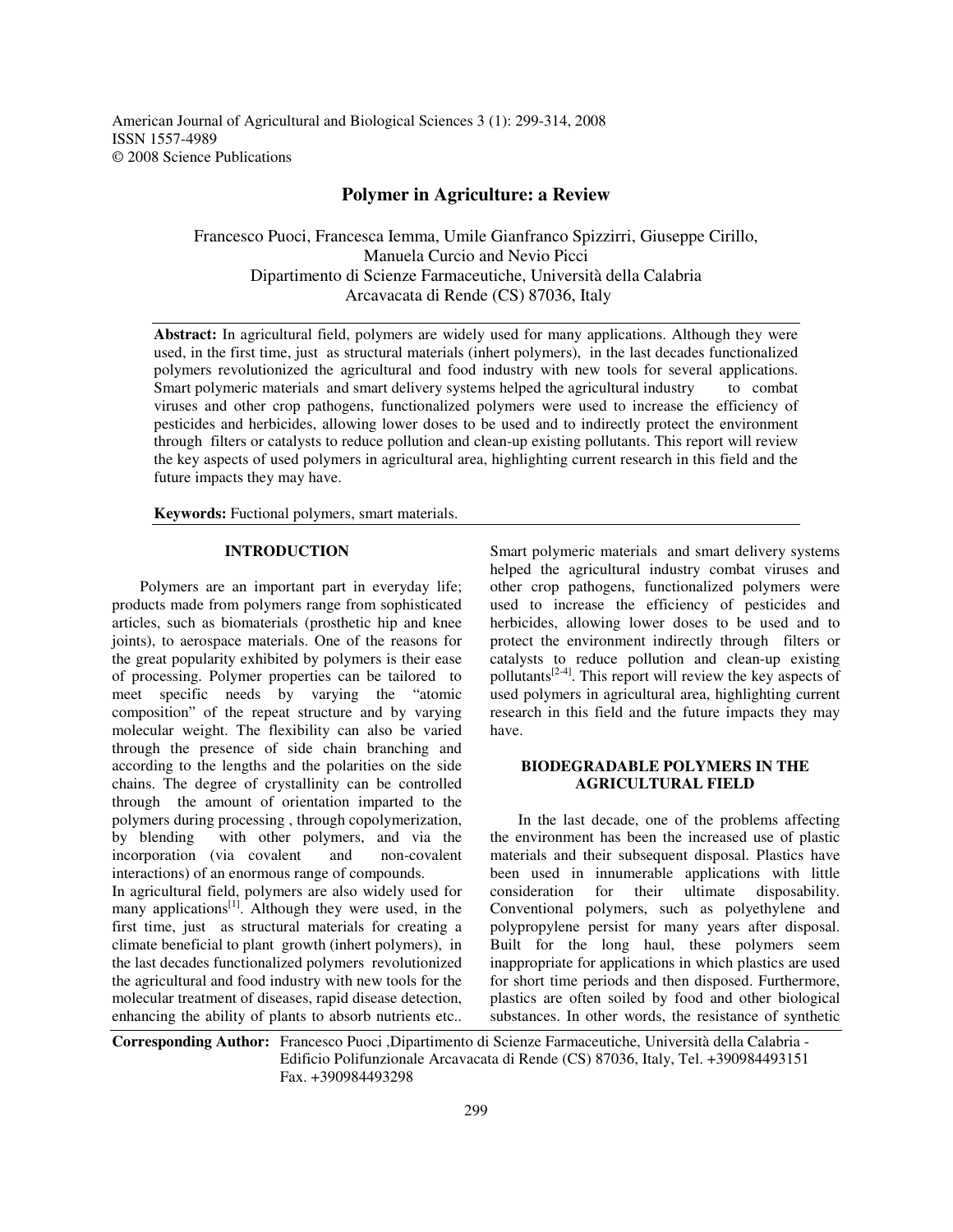polymers to the action of living systems is becoming more and more problematic in several domains where are used for a limited period of time before becoming waste. Among the various possible routes to eliminate polymeric wastes, biodegradation and biorecycling via bioassimilation are regarded as attractive solutions for environmental protection, when incineration is not feasible because it is a source of unacceptable pollution.

Biodegradable polymers (BPs) have increasingly been used such as plastics substitutes for several applications in the agriculture field $[5-7]$ . BPs, disposed in bioactive environments, degrade by the enzymatic action of microorganisms such as bacteria, fungi, and algae and their polymer chains may also be broken down by non enzymatic processes such as chemical hydrolysis. Unfortunately, in the majority of cases, the properties of natural polymers do not fit the needs of specific applications, and blending with synthetic polymers is a route largely used to gain the desired properties<sup>[8,9]</sup> Convenient candidates for those applications are natural polymers such as agar, starches, alginates, pectins and cellulose derivatives, along with synthetic biodegradable polymers, such as polycaprolactone, polylactide and poly (vinyl alcohol).  $[10-13]$  (Fig. 1).



Fig. 1: Natural and synthetic biodegradable polymers

Starch is an inexpensive, annually renewable material derived from corn and other crops. All starches contain amylose and amylopectin, at ratios that vary with the starch source. This variation provides a natural mechanism for regulating starch material properties. Starch-based biodegradable polymers can be produced by blending or mixing them with synthetic polymers.

By varying the synthetic blend component and its miscibility with starch, the morphology and hence the properties can be regulated easily and efficiently.<sup>[14]</sup> Blends containing thermoplastic starch (non crystalline starch) may be blended or grafted with biodegradable polyesters, such as polycaprolactone, to increase flexibility and resistance to moisture. Blends, mainly formed into films and sheets, with more than 85% starch are used for foaming and injection molding $^{[15]}$ . By mixing thermoplastic starch with cellulose derivatives, rigid and dimensionally stable injectionmolded articles result. Chemically modified plant cellulose is used in a remarkably diverse set of applications. For example, cellulose acetate is used in many common applications, including toothbrush handles and adhesive tape backing. Studies in simulated compost environments revealed that cellulose acetates with degrees of substitution of up to 2.5 are biodegradable. A decrease in the degree of substitution of cellulose acetate from 2.5 to 1.7 results in a large increase in the rate of their biodegradation $[16]$ . An important application of these biodegradable polymers is their employment in solarization process. Indeed, one of the problems afflicting agricultural production is the presence of parasites in the soil that, along with spontaneous weeds, take away nourishment from the soil. In the past, the elimination of parasites and seeds of undesirable plants, before a new sowing, was performed through fumigation with methyl bromide, which has been indefinitely banned for its toxicity. In the 1970s, a new approach, solarization,  $[17,18]$  which involves covering the soil to be reconditioned with polymeric films, was introduced. The polymeric films for this application have to be mechanically resistant, transparent to visible light, and opaque to infrared radiation. The optical properties are important because, during the day, visible radiation, which passes through the film, warms the soil. During the night, when the soil cools by emitting infrared radiation, the film, which is impermeable to infrared radiation, traps it and thus prevents heat loss. Actually, a film with these optical properties has a micro greenhouse effect on the soil. This technique is largely used today, particularly at those latitudes with temperate climate. It makes use of low-density polyethylene with fillers, such as phosphates, that increase the opacity to infrared radiation. Solarization guarantees the decontamination of soils assigned to insemination within 4–6 weeks. At the end of the treatment, the problem of the removal and disposal of films has to be resolved. Films based on synthetic polymers have to be treated as special waste with additional costs. Moreover, there are several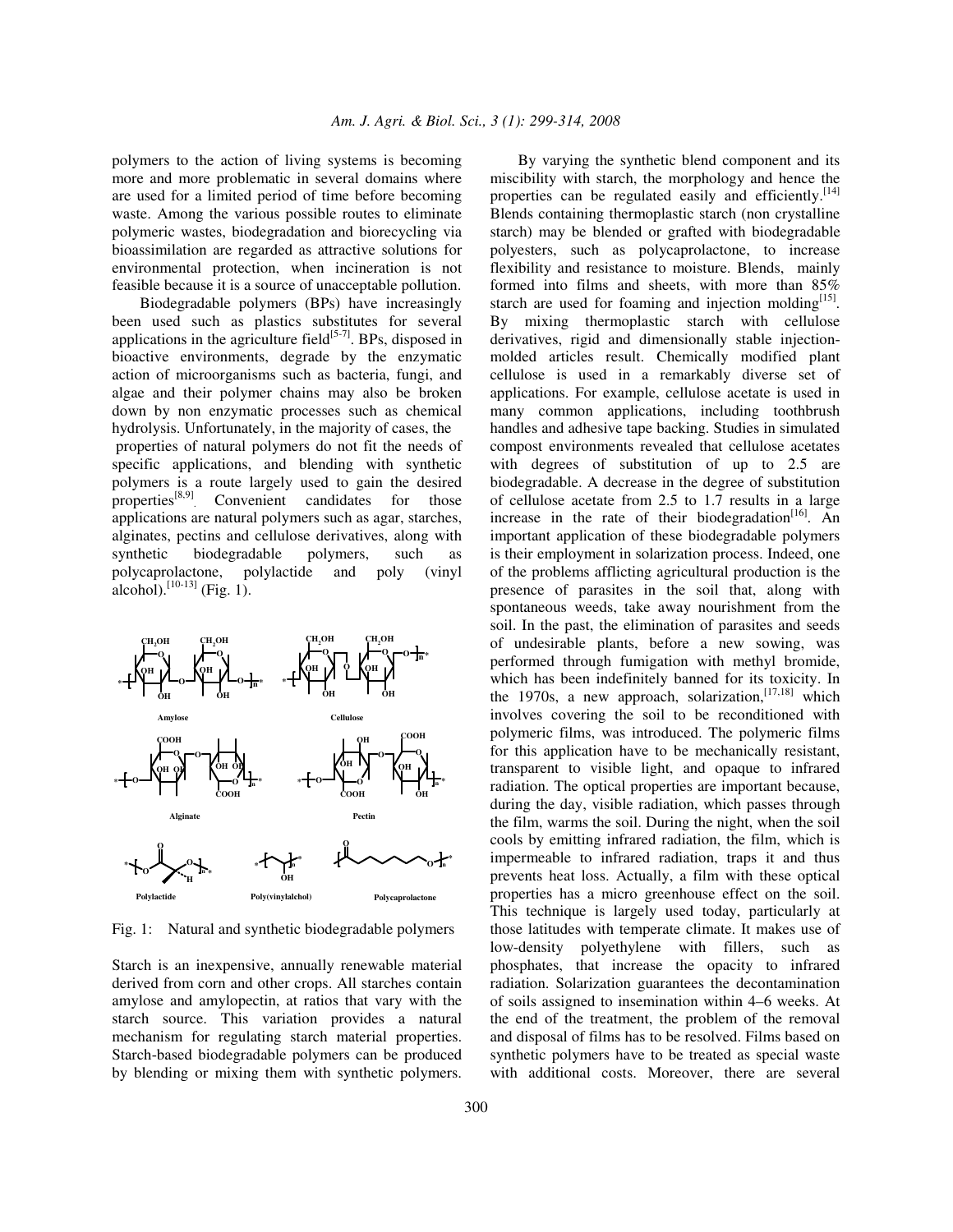problems related to environmental pollution for all films that, in violation of the law, are burned after their use. A biodegradable films, made of natural polymers, for solarization offers the advantage that it does not have to be removed from the soil after they are used. In literature film for solarization containing alginates, poly(vinyl alcohol) and glycerol are reported.<sup>[19,20]</sup> Alginates are water-soluble linear copolymer, containing  $\alpha$ -gluronic acid and  $\beta$ -mannuronic acid units, present in seaweed.<sup>[21,22]</sup> The proposed materials were characterized in terms of the mechanical parameters and optical properties. The films were transparent in the visible region and opaque in the infrared region to ensure a micro greenhouse effect on the soil.

## **POLYMERS FOR AGROCHEMICALS DELIVERY**

The use of conventional agrochemicals produce undesirable side-effects such as their incorporation into the food chain and the contamination of the surrounding environment. Persistent and less persistent herbicides are either inadequate because the first may be hazardous for humans care while the seconds necessitate of multiple applications with high exposure to operators and high cost. Polymer supported herbicides overcome the serious environmental problems of the conventional herbicides because they release the herbicide to the plant at a controlled rate in the quantities required over a specified period of time. There are two different approaches in combining the agrochemicals agents with polymeric materials: either by physical combination (encapsulation, or heterogeneous dispersion) to act as a rate controlling device, or by chemical combination to act as carrier for the agent. The choice of the best system to release the active agent is highly dependent on the biological and chemical properties of the agent and on its physicochemical interactions in the system. A wide and diverse range of polymer compositions have been used to fabricate agrochemicals delivery devices. Particular interest was focussed on polymers containing herbicides as pendant groups (Pentachlorophenol (PCP), 2,4-dichlorophenoxyacetic acid (2,4-D) and 4 chloro-2-methylphenoxyacetic acid (CMPA). Materials able to release an herbicide in the soil, and at the same time, to increase the water retention by sandy soil, were realized linking covalently the herbicides to hydrophilic polymers. Hydrogels prepared from oligooxyethylene methacrylates were used to link CMPA via ionic and covalent interactions. So1aro and coworkers synthesized hydrophilic polymers based on different acrylates monomers such as diethylene glycol methacrylate (DEGMA), octaethylene glycol methacrylate (OEGMA), acrylamide (AA), tetraethylene glycol methacrylate (TEGMA) and N,N' methylenebisacrylamide (MNBA) as cross-linking agent in 2,4-D and CMPA release $^{[23]}$ . The same authors proposed a device characterized by Poly(methacrylic acid) cross-linked with divinylbenzene (DVB), derivatized with hydrazine, ethylene diamine and examethylendiamine followed by modification with the acid chlorides of 2,4-D and CMPA. Polymeric materials, which have properties of fertilizers and herbicides at the same time, were also obtained by binding 2,4-D derivatives (tartrate and glutarate) to hydrophilic polymers such as polyamides, polyureas, poly(Schiff base)s and polyesters and their release was investigated. Akelah et al. proposed one easy synthesis of polyamides containing pendant hydroxyl groups from diethyil-L-tartrate and various diamines<sup>[2]</sup>. The polymers obtained in this way represent a potentially bioactive degradable supports able to release an herbicid, 2,4-D, in the soil (Figure 2).



Fig. 2: 2,4-D derivatized polyamides.

The rate of release of 2,4-D from copolymers is dependent on the polymeric hydrophilicity, the pH and the temperature of medium. When the hydrophilicity increase the increased diffusion of medium in the polymer allow the attack upon the bonding group. The change in the pH and temperatures of the medium surrounding the polymers, showed an increase in the rate of the hydrolysis reaction. Cross-linked gel based on polyacrylamide derivatized with various diammine were also tested by Kenawy et al. in order to realize a slow release of chemically bounded  $2,4-D^{[24]}$  (Figure 3).



Fig. 3: 2,4-D chemically bounded to crosslinked polyacrylamide via various diamines.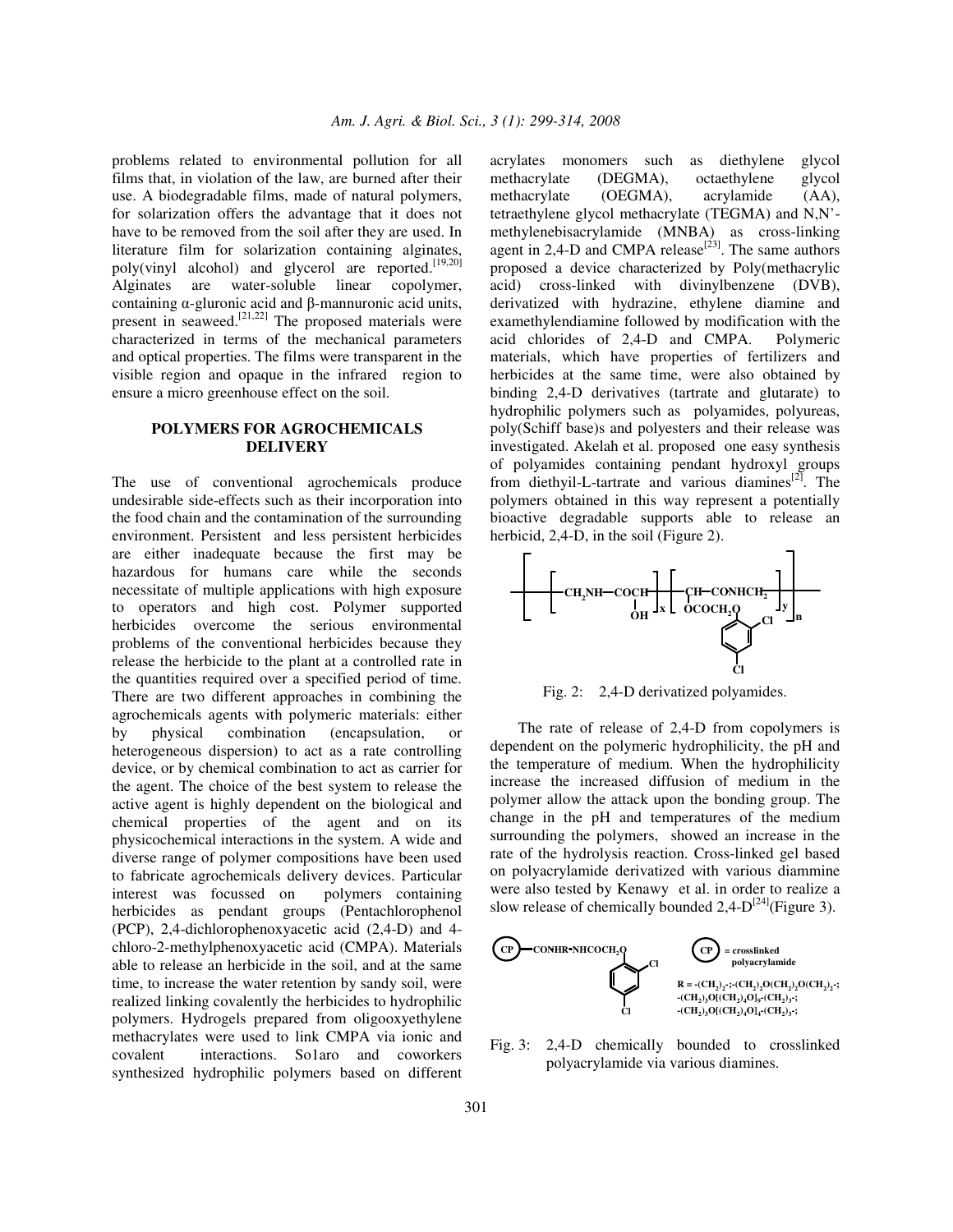In vitro release experiments of 2,4-D herbicide from acrylamide-based gels suggested that the release rate is dependent on the pH of the medium; it was slower in acidic medium than in neutral or alkaline medium, and on the length of the side-chain spacer group (R). Instead 2,4,5-trichlorophenoxyacetic acid (2,4,5-T) was encapsulated in a matrices based on starch-g-poly(vinyl alcohol) (starch-g-PVA). These ones were prepared by saponification of the corresponding poly(vinyl acetate) (starch-g-PVAc) with NaOH<sup>[25]</sup>. Starch-g-poly(butyl acrylate) was employed by Zhu et al. to encapsulate alkali-sensitive chemicals, such as carboxylic-containing herbicides. 2,4-D and 2,4,5-T were indeed efficiently encapsulated in the modified starch matrix and slow release behaviour was observed<sup>[26]</sup>.

The Variation of grafting ratio, molar ratio of NaOH to acetate groups, herbicide content and particle size all influence the swellability and release rate. In particular increasing the grafting ratio, herbicide content, particle size or decreasing the molar ratio of NaOH to acetate, a slow release of herbicide was observed. Moreover the interaction between the hydroxyl group present on the matrices and the carboxylic-containing herbicides is favourable to slow release. Taki Et al.reported on a controlled delivery systems for the herbicide N-(3,4-dichlorophenyl)-N,Ndimethyl urea (*Diuron*) obtained by coprecipitation, in methylene chloride, using a supercritical antisolvent technique (SAS) which allows to load the herbicide in amorphous microparticles of a biodegradable polymer (L-polylactic acid, L-PLA)<sup>[27]</sup> . The SAS process involves the spraying of the solution composed of the solute and of the organic solvent into a continuous supercritical phase flowing cocurrently. The paper reports the first results of this work and concerns the influence of various process parameters upon the size and morphology of the particles formed, i.e. pressure, temperature, composition and flow rates. Successively other coating materials such as the poly(methyl methacrylate) (PMMA) were also tested but did not give convincing results for the researchers<sup>[28]</sup>. A biodegradable polymeric microspheres (Figure 4) based on ethyl cellulose loaded with 2,4-D were prepared by the emulsion solvent-evaporation technique to develop controlled release formulations that protect the herbicide from photodegradation and evaporation and to reduce the environment pollution<sup>[29]</sup>. In this work Elbahri et al. studied the process control parameters of microencapsulation and factors controlling the drug release like stirring speed, stabiliser concentration, polymer concentration, drug-polymer ratio, pH of

external phase and internal phase solvent etc.. The drug entrapment can be improved especially by increasing polymer-solvent ratio or/and decreasing pH of continuous phase. The drug loading can increase from 7.7 to 27% by modifying the process parameters. Particle size can be controlled absolutely by stirring speed and polymer-solvent ratio.



## Fig. 4: SEM micrographs of ethylcellulose microspheres loaded by 2,4-D

The release rate depends strongly on the particle size because that drug liberation is governed by diffusion process throughout ethylcellulose microspheres. Microcapsules of natural rubber, PE, copolymers of VC-acrylic acid esters and copolymers of cyclopentadiene with a glyceryl ester of an unsatured fatty acid were also prepared by film-forming on the fertilizer granules in order to obtain a water insoluble coating around the fertilizer which should be modulate the delivery of the drug<sup>[1]</sup>. Coating fertilizer granules based on phenol or urea-formaldehyde, urea or furfuril alcohol, urethane, epoxyresins have been employed $[1]$ . Controlled-release urea fertilizers based on acrylamide copolymers was evaluated by Abraham et al.<sup>[30]</sup>.

Acrylamide was crosslinked with comonomers with different chemical properties, such as divynilbenzene (DVB), N,N'-methylenbisacrylamide (NNMBA), tetraethyleneglycol diacrylate (TEGDA), and pentaerythrytol triacrylate (PETA) as crosslinking agents, in order to provide properties like rigidity and proper hydrophobic-hydrophilic balance. The release experiments showed that the slow-release property is maximum for the TEGDA containing system. Rudzinsky et al. instead proposed pH-responsive hydrogels for the encapsulation of a water insoluble pesticide and a water soluble micronutrient, such as cypermethrin and cupric sulphate respectively, based on acrylic monomers<sup>[31]</sup>.

Copolymers, with different hydrophilic mechanical and thermodynamic properties, based on methyl methacrylate (MMA), methacrylic acid (MAA) and 2 hydroxyethyl methacrylate (HEMA), using ethylene glycol dimethacrylate as crosslinker, were prepared by either a solution or bulk polymerization.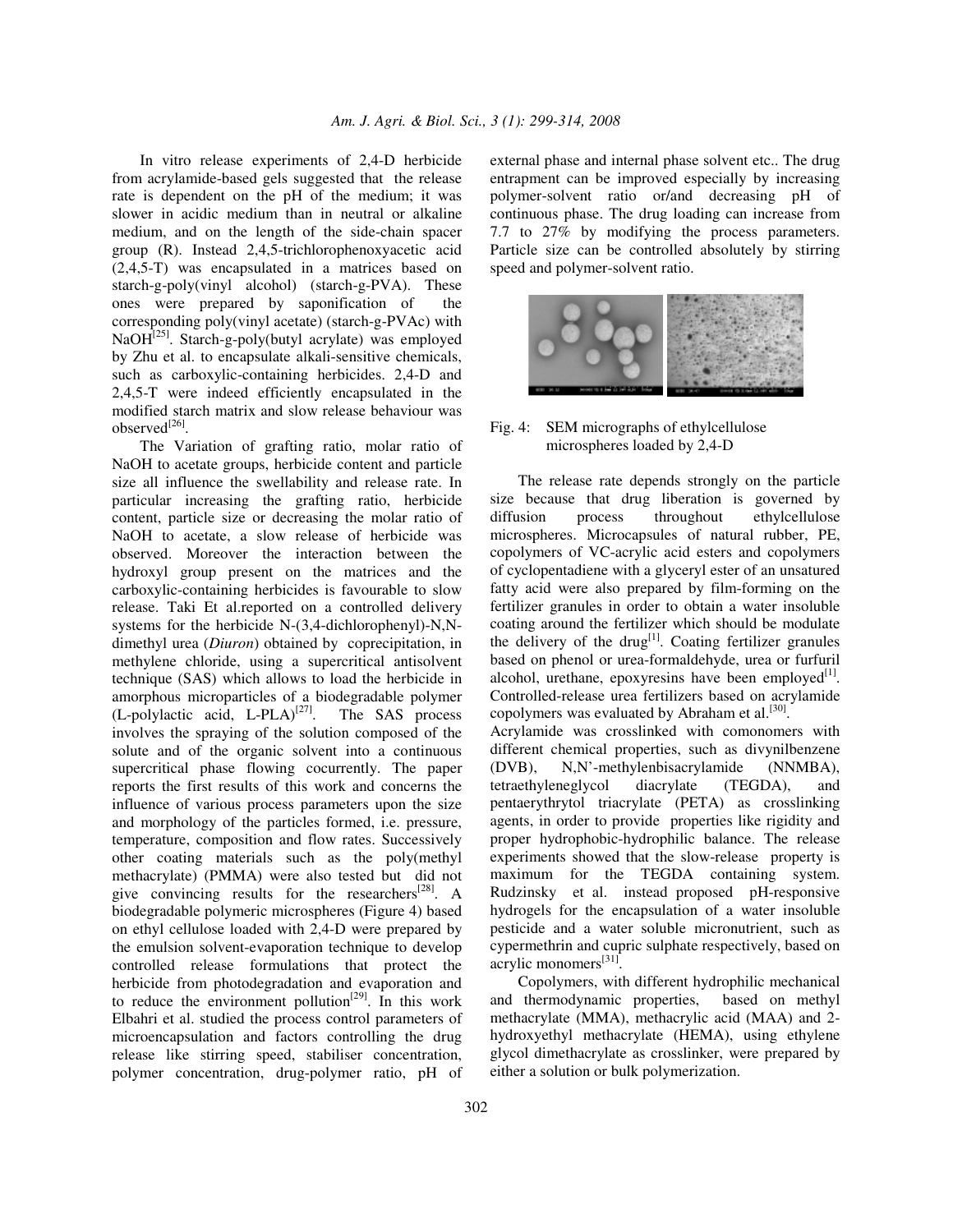Dynamic swelling and equilibrium studies, varying pH conditions, indicated a pH dependency of water uptake properties. Swelling was higher in alkaline medium than in water or acidic media (Figure 5).



Fig. 5: Photographs showing different hydrophilicities at 30°C in 0.1*N* NaOH: (A) polymer samples in their dry state, (B)Polymer I, (C) Polymer III, and (D) Polymer III.

Encapsulation of cypermethrin and cupric sulfate was possible in all the hydrogels synthesized. The *in vitro* release experiments showed that of  $Cu^{2+}$  release depends on the hydrophilicity of polymer sample and nature of incapsulation solvent (Acetone, DMSO, aqueous  $NH<sub>4</sub>OH$ , while it is not affected by the chemical interaction between the cupric ions and the polymeric structure, and the release of cypermethrin depends upon the nature of the solute as well as the rigidity of the polymeric matrix. An important class of agrochemicals delivery devices are the superabsorbent polymers, able to absorb large amounts of waters. A superabsorbent polymer with slow-release phosphate fertilizer was prepared by esterification of poly-vinyl alcohol (PVA) and phosphoric acid (SAPSRPF) by Zhan et. al. PVA and phosphoric acid react in water at 80°C and carried out to a mixture of polyvinyl alcohol mono- and diphosphate, (PVA-P and PVA-DP respectively) under granular shape (Figure  $6$ )<sup>[32]</sup>.

The authors reported on the effects of the reaction time, the amount of  $Na<sub>2</sub>CO<sub>3</sub>$  employed in the precipitation of polymer, the reaction temperature and the concentration of phosphoric acid on water affinity (WA) of SAPSRPF. The release profile depicted showed that the total amount of phosphate was released out in 28 day. The phosphate amount (47%) released out in the previous 72 hours is due to fast dissolution of the fertilizer on the SAPSRPF surface layer The authors demonstrated that the PVA hydrogel decrease the water evaporation in the soil, and at the same time release the phosphate content gradually. The authors suggested this water-absorbing hydrogels suitable to reduce the loss of water by evaporation, and at the same time to release the active agents in order to improve the life span and quality of plants in dry arid areas.



Fig. 6: Preparation of PVA-P and PVA-DP

Guo et al. described another superabsorbent and release devices on the preparation for the slow-release membrane-encapsulated urea fertilizer with superabsorbent and moisture preservation (SMUSMP)<sup>[33]</sup>. SMUSMP granules were formed by a core of urea, coated by a crosslinked starch (first layer) and a copolymer of acrylic acid (AAc) and acrylamide (AA) (second layer) (Figure 7).



Fig. 7: Swelling Profile for SMUSMP in Soil

On the basis of the same mechanism, a coated nitrogen fertilizer with slow release and water retention  $(CNSW)$ , was prepared by Liang et al<sup>[34]</sup>. The authors described the preparation of urea granules (core) coated by an inner layer based on urea-formaldehyde (UF) and by a cross-linked poly(acrylic acid)/ organ-attapulgite (O-APT) as outer layer (Figure 8).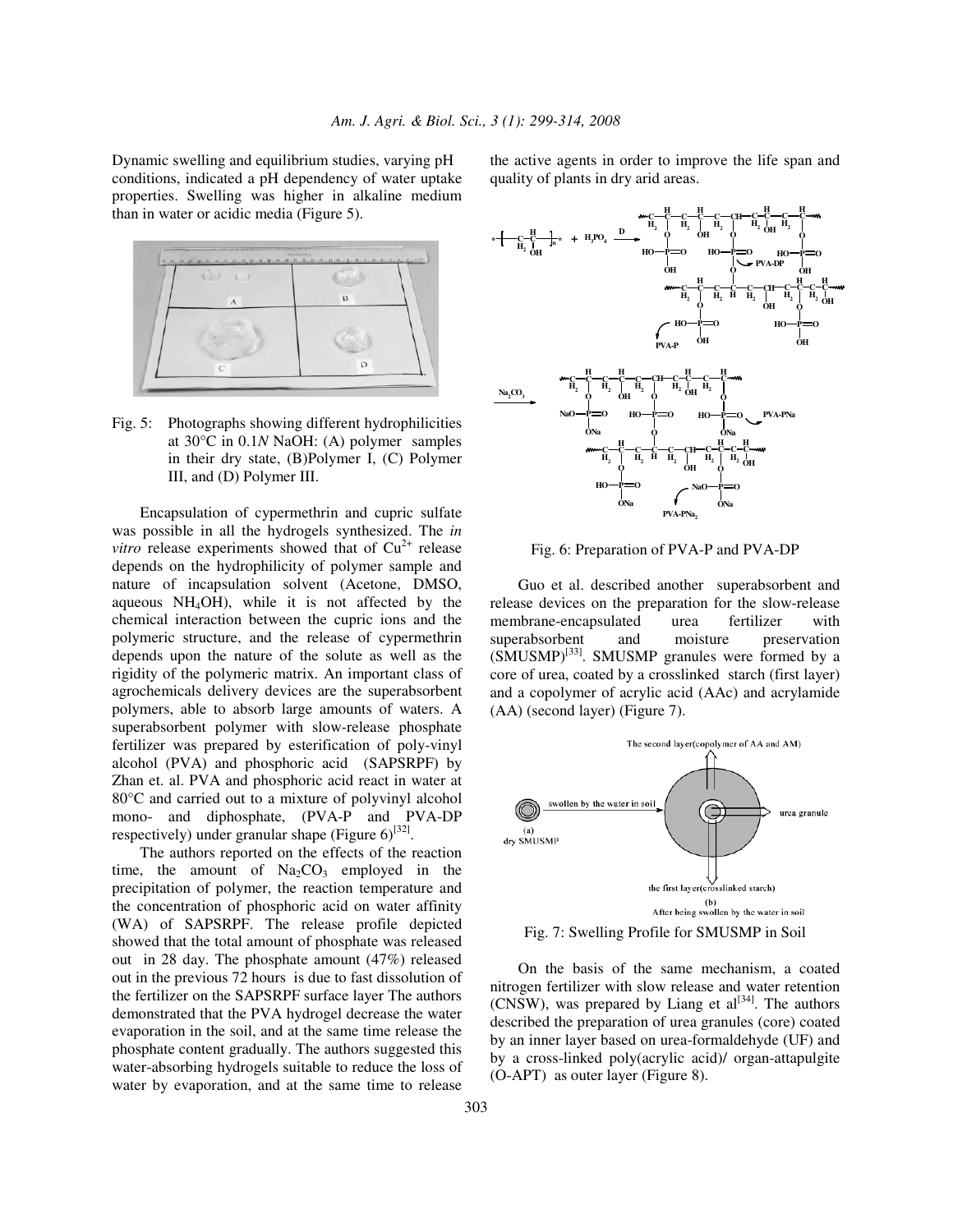



Fig. 8: Cross-sectional schematic view of a CNSW fertilizer granule

Urea-formaldehyde granules coated by a crosslinked calcium alginate (inner layer) and by a superabsorbent polymer based on ammonium acrylate (outsider layer) were developed as fertilizer with slow release, superabsorbent and moisture preservation properties (USFSMP)<sup>[35]</sup>. Du et al. studied the differential release rate and patterns of nitrate, ammonium, potassium and phosphate from two polyurethane-coated controlled release fertilizer (CRFs) and the effect of the temperature, the water content and type of release medium on it  $^{[36]}$ . A superabsorbent with slow release nitrogen fertilizer (SSRNF) was prepared by inverse suspension polymerization of partially neutralized acrylic acid using *N*,*N*'-methylene bisacrylamide as a crosslinker and ammonium persulfate as an initiator in the presence of urea [37].

All these superabsorbent polymers showed excellent water absorbency, water retention, moisture preservation besides its slow-release properties and generally the water absorbency is strongly influenced by the amount of initiator, crosslinker, and the degree of neutralization of acrylic acid. Moreover the release ratio of the effective nutrient in it was not above 75% on the 30th day.

**Biocide Polymers :** As described before, one of the main problem in the use of conventional biocides is the extra amount of these compounds respect to the required one. This is due to the need to compensate the amount waste by environmental agents (rain, sun, wind etc.) [38,39] .

In order to solve this undesirable side effects either to the plant or to public health, polymeric biocides were synthesized. Indeed, functionalized polymers containing biocidal moieties offer several advantages respect to traditional herbicides, bactericides etc..

The polymeric biocides are more persistent and do not leach out any toxic chemicals. Furthermore the size of

the polymers make their incorporation in the food chain very difficult.

Biocides polymers could be incorporated into textile fibers, and used for contact disinfectant in many agri-food applications such as clothing but also as cartridge filter of potable or irrigation water. One of most important class of biocide polymers is the quaternary ammonium salt (QAS) one. Polymers containing QAS with at least a long alkyl chain (number of carbon atom  $\geq 8$ ) are usually very effective against a large spectrum of microorganism such as bacteria, algae, etc. The polymers are believed to be adsorbed onto the negatively charged cell surfaces by electrostatic interaction, followed by the diffusion of the long alkyl chain through the cell wall. This results in a weakening of the cytoplasmic membrane, leading to a leakage of cytoplasmic contents and eventual death of the cell<sup>[40]</sup>. Chen et al. reported the synthesis of functionalized poly(propyleneimine) dendrimers evaluated their antibacterial properties (Figure 9)<sup>[41]</sup>.



Fig. 9: Scheme of generation 2 poly(propyleneimine) dendrimer quaternary ammonium biocides with 8 QAC groups on the surface. These quaternary ammonium dendrimers are very powerful biocides. The antibacterial properties depend on the size of the dendrimer, the length of hydrophobic chains in the quaternary ammonium groups, and the counteranion. Since these dendrimers are well characterized and monodisperse, they also serve as an effective system to study the structure-activity relationship. The antimicrobial properties of these dendrimer biocides have a parabolic dependence on molecular weight, which is different from the bell-shaped molecular weight dependence of conventional polymer biocides. Lee et al. prepared a new polymeric quaternary ammonium salts via coupling reaction between the dimethylamino group of N,N-dimethyl-3-aminophenol (DMAP) and alkyl halide group of the polymer (Figure  $10)^{[42]}$ .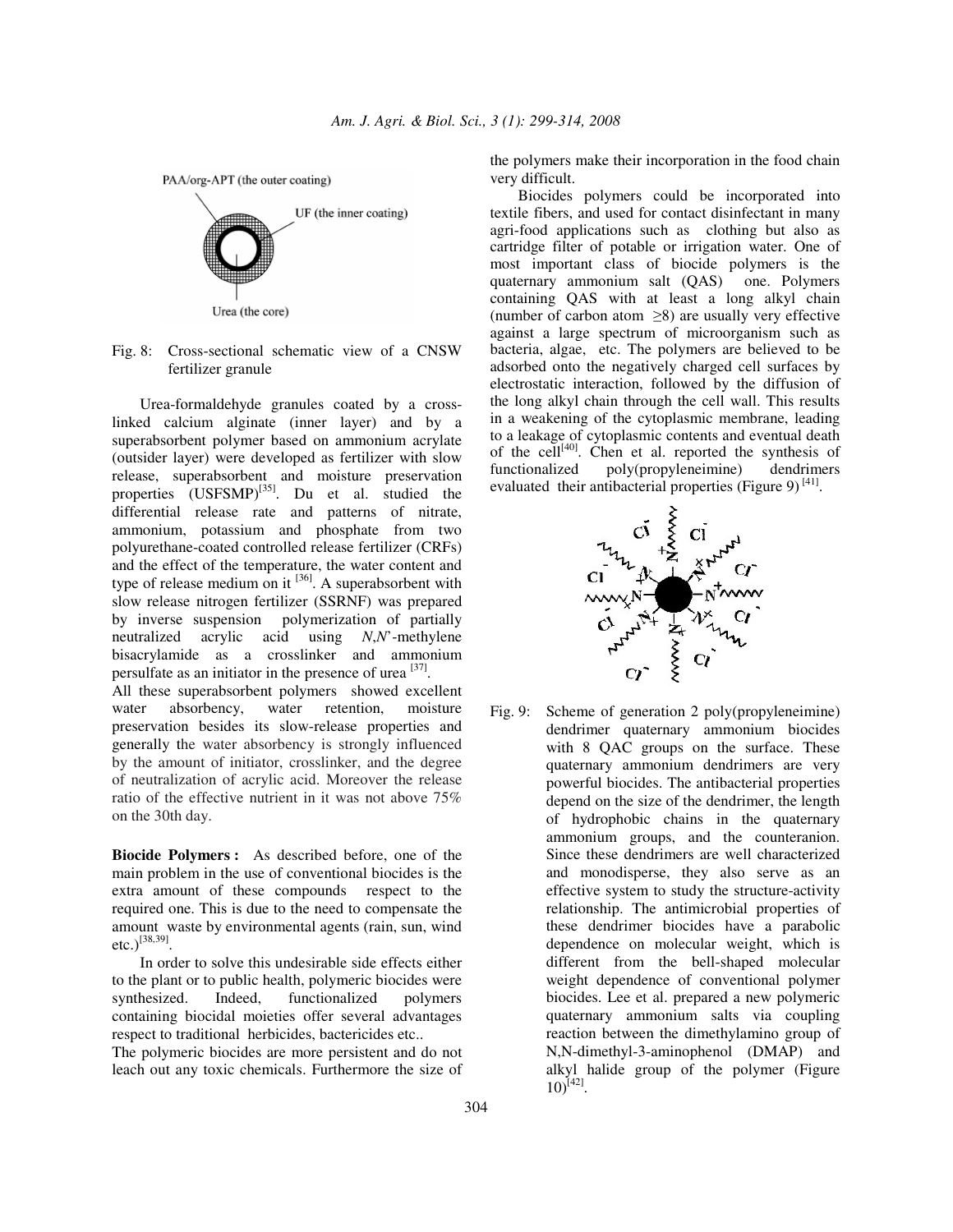This polymer seems to be of interest because of antibacterial activity due to its QAS in addition to the phenol group. It exhibits a stronger antibacterial activity than free DMAP. Microbeads based on quaternization of poly (4-vinyl pyridine) were reported by Hu et al..



Fig. 10: Ammonium salt polymeric biocide

They showed good antibacterial and antifungal properties and could be successfully utilized for application in the areas related to biomedical, environmental protection, and water treatment<sup>[43]</sup>. Instead Kanazawa et al. reported a new classes of polymeric biocides characterized by Phosphonium and Sulfonium salts (Figure 11).



Fig. 11: Phosphonium and Sulfonium salts polymeric biocides

The antibacterial activities of these polymers were examined against E.coli and S.aureus (Gram-positive and Gram negative respectively) by the viable cell counting method in sterilized distilled water $[44,45]$ . These studies also regarding various polymeric Phosphonium and Sulfonium Salts containing long alkyl chains and their model compounds which possess the same hydrophobic structure as that of the common disinfectants (QAS). The polymer with the decyl group exhibited a higher activity than that of the corresponding model compound, particularly against S.aurus. Although polymeric phosphonium salts exhibit a bactericide properties both Gram-positive and Grma negative, polymers with sulfonium salts exhibited only a high antibacterial activity against Gram-positive bacteria and it was found that their activity increased with an increase in MW. Recently, novel N-halamines polymers have attracted considerable interest in the polymeric biocides area<sup>[46]</sup>.

An *N*-halamine may be defined as a compound containing one or more nitrogen-halogen covalent bonds (Figure 12).



Fig. 12: synthesis of *N*-halamine polymeric biocide

The biocidal action of *N*-halamines was believed to be a manifestation of a chemical reaction involving the direct transfer of positive halogens from the *N*halamines to appropriate receptors and/or following oxidative reactions in the microorganism cells. This transfer reaction could effectively destroy or inhibit enzymatic or metabolic cell processes, consequently resulting in the expiration of the organisms $^{[47]}$ . Moreover, after the antimicrobial activity is lost because of extensive usage, the antimicrobial functions could be regenerated by simply treating the corresponding materials with halogen-releasing agents again. Therefore, *N*-halamines are powerful and refreshable biocides against a wide spectrum of microorganisms<sup>[48]</sup>. Although several stable watersoluble monomers were developed that possessed excellent biocidal properties, the commercialization of these compounds has been impossible because of the expensive, exhaustive toxicity testing that must be carried out to gain regulatory approval for new compounds. However an insoluble polymeric biocide might obtain approval for a biocidal water-filter application with less expensive testing if it could be shown that not significant amounts of chemicals are leached into water flowing through it. Generally in order to prepare them, two approaches have been employed - polymerization of unsaturated side chains on biocidal monomers and modification of commercial polymers by introduction of biocidal moieties. Sun et al. proposed modifications of commercial polyamides (Kevlar, Nomex, etc.) via direct N-chlorination<sup>[49]</sup>. These N-halamine provided powerful, durable and regenerable antibacterial against both Gram-negative and Gram-positive bacteria.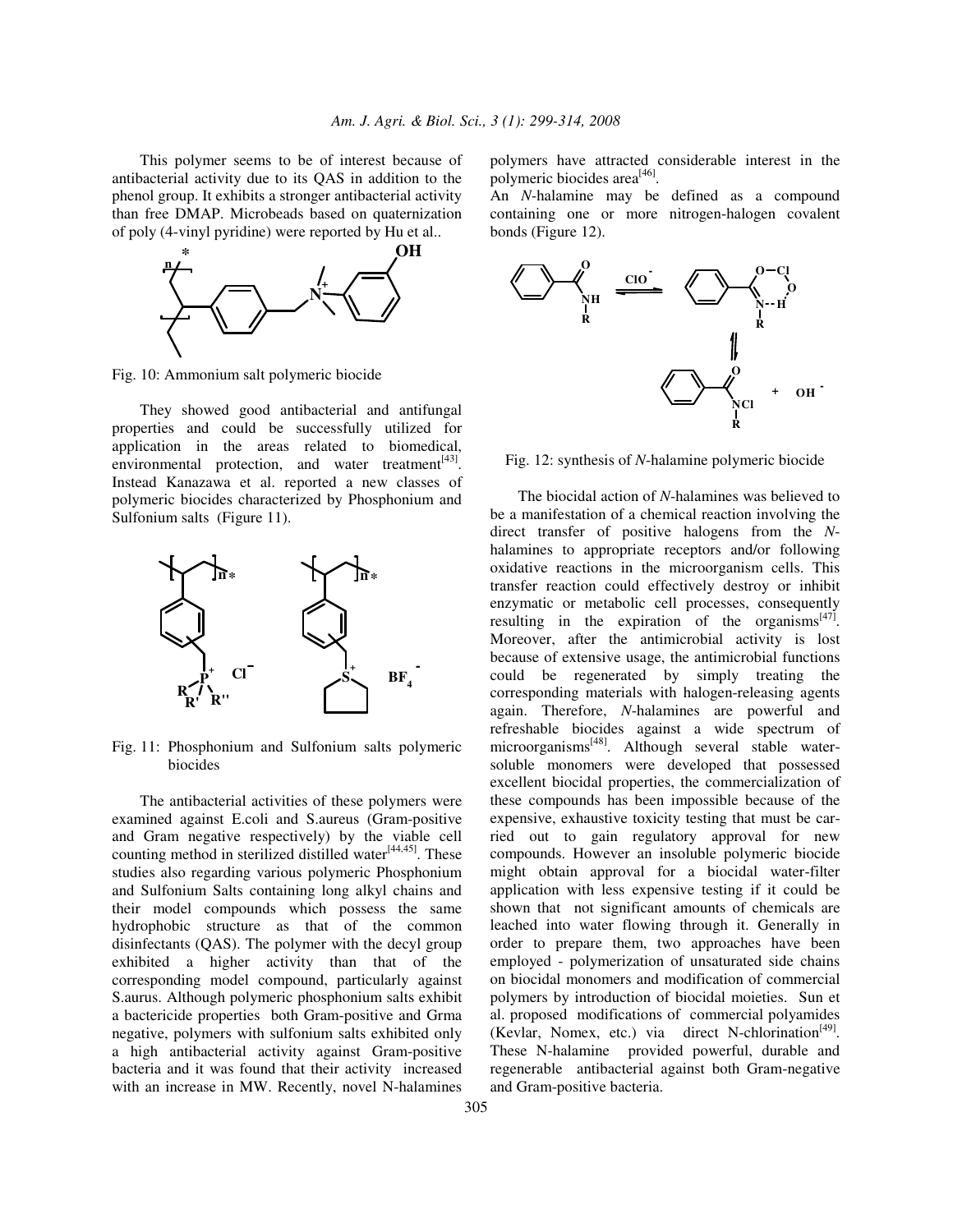The same authors studied a synthesis of polymers based on imidazolidin-4-one and hydantoin derivatives monomers. After chlorine bleach treatment, hydantoin and Imidazolidin-4-one units in the grafted copolymers were transformed into N-halamine structures. The antimicrobial efficacies and stabilities of the polymeric *N*-halamines could be rationalized by the hydrophilic/hydrophobic property of the substrates and mobility/swellability of the polymeric molecules, as well as the surface area of the materials and migration of potentially active chlorine. The hydrophobic characteristic of synthetic fabrics had a great influence on their antibacterial properties<sup>[50]</sup>. Because the aqueous bacterial suspension could not make sufficient surface contact with the fabrics, a longer contact time was necessary for satisfactory antibacterial results. Other types of polymenc biocides that have recently been prepared and studied; Oh et al. and coworkers have prepared several series of copolymers and blends, which could be classified as benzimidazoles, polyethers and polyesters $^{[51]}$ . The materials appear to have potential as fungicidal and bactericidal films, but the monomers from which the polymers are produced seem to have greater activity than the polymers. other recent biocidal polymers that have been prepared and evaluated for antimicrobial efficacy include poly(hexamethylene guanidine) reacted with poly(acrylic acid) and grafted onto cellulose, polyacrylate with biguanides pendant groups<sup>[52]</sup>. Rojo and coworkers studied modifications of the chemical structure of eugenol by the incorporation of a polymerizable group, e.g., the methacrylic group<sup>[53]</sup>. This approach allows the eugenol derivatives to participate in polymerization reactions rather than to inhibit them. The new derivatives could be incorporated to permanent restorative materials, giving to the macromolecular chains the bactericide effects of eugenol.

#### **POLYMERS FOR HEAVY METALS REMOVAL**

Soil pollution has become an important environmental issue due to changes in the land use pattern (urban-industrial expansion, infrastructure development, and tourism increase). The soil is a longterm sink for the group of potentially toxic elements often referred to as heavy metals, including zinc (Zn), copper (Cu), nickel (Ni), lead (Pb), chromium (Cr) cadmium (Cd), mercury (Hg) and arsenic (As). The concentrations of these metals in soils are associated with biological and geochemical cycles and are influenced by human activities, such as agricultural practices, transport (automotive, aerospace), industrial activities (miming, metallurgy, chemical), and water and wastewater streams. As a consequence of these activities, a concentration of these toxic metals in the biosphere is created; thus there is ample opportunity for exposure to toxic metals $^{[54]}$ . Considering the harmful effects of heavy metals, it is necessary to almost totally remove them from waste effluents<sup>[55]</sup>, for this reason all over the world industry is forced to diminish down the acceptable level contents of heavy metal in water and industrial wastewaters<sup>[56]</sup>. When soils are contaminated with heavy metals, the clean-up is one of the most difficult tasks for environmental engineering. For remediating sites contaminated with inorganic pollutants, several techniques have been developed. All these technique are based on two principles referred to as immobilization or mobilization principle<sup>[57]</sup>. In the first case, the retention of heavy metals on soil is increased, but in this way a not permanent solution is raised, because metals still remain in the soil with possible long-term side effect on bio-systems. The mobilization methods, which is recently become the most common technique for soil decontamination, involve the removal of metals from the soil matrix using various washing solution agents. Generally, the conventional processes to treat contaminated water are chemical precipitation, electrodeposition, crystallization, evaporation, liquid-liquid extraction and membrane processes such as electrodialysis (ED), nanofiltration (NF) and reverse osmosis (RO). However, when contaminants are in low concentrations, these methods can become inefficient<sup>[58]</sup>. Furthermore, waste solutions generally contain large quantities of various ions which are hazardous for the environment, and selective removal of only one kind of ions is needed. One way to obtain the selective decontamination of effluent streams is to employ of polymeric ion exchange resins, with the replacement of the undesirable ion by another one which is neutral within environment<sup>[56]</sup>. Generally, the synthetic ionexchange resins are very versatile materials based on crossilnked polymers with various geometric pore structures (microporous, mesoporous, and macroporous)<sup>[59]</sup>. The most common crosslinking agents are divinylbenzene<sup>[60]</sup> and ethylene glycol dimethacrylate (EGDMA)<sup>[61]</sup>, while many different surface functionalities are raised by using comonomers with the desired functional groups at the stage of copolymerization or by chemical transformation of the formed polymer using appropriate modifying agents. For the preparation of this kind of materials, the most common functional groups responsible of the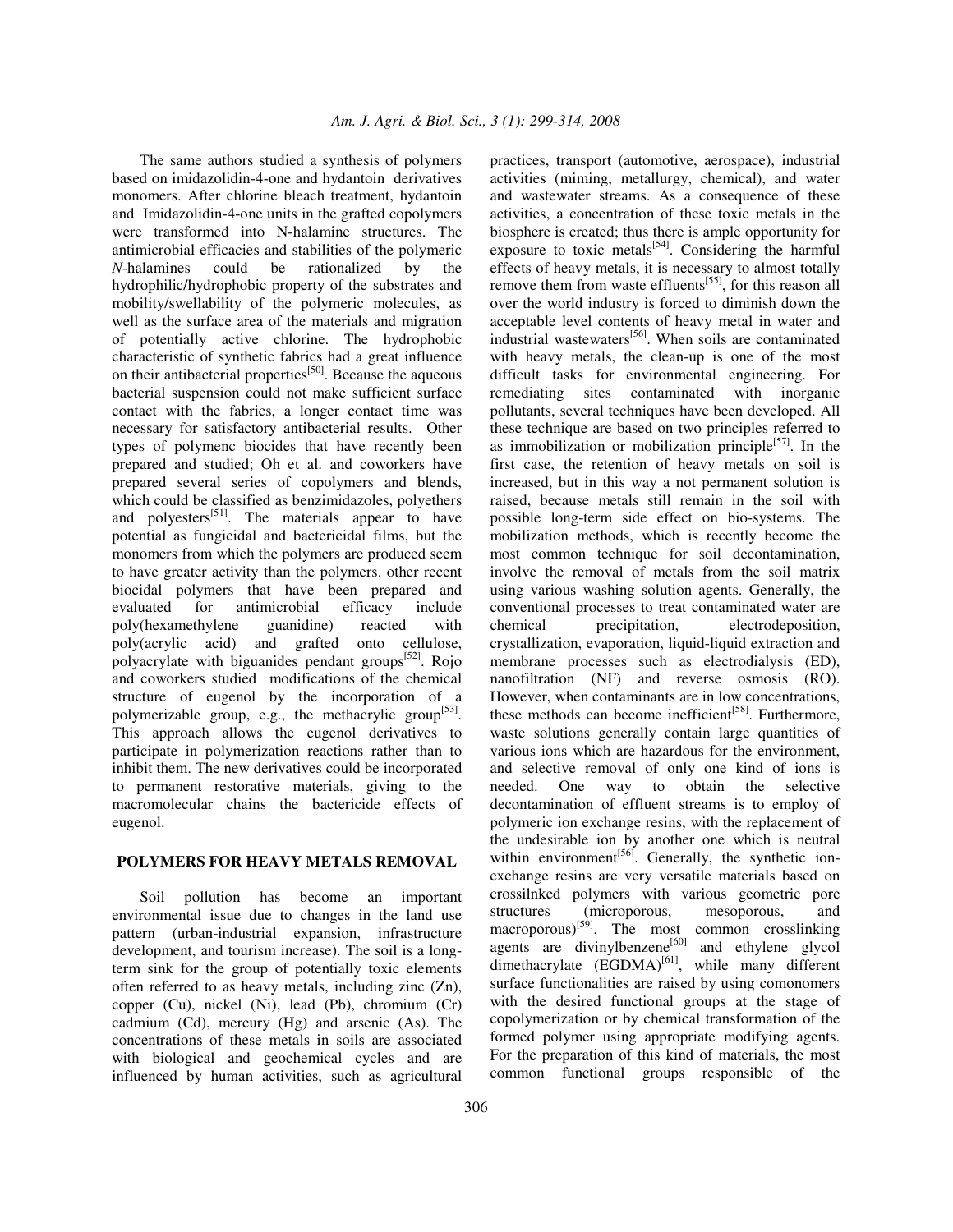interaction with the metal ions are styrene  $[62]$  and weakly acidic or basic functionalities: in particular a resin based on acrylic acid was employed by Kocaoba et al.<sup>[63]</sup> for Cr(III) removal, acrylamide (AAm)-based hydrogel with different water absorption properties (Figure 13) are very useful in Pb  $(II)$ ,  $Hg (II)$ ,  $Cd (II)$ and Cr (VI) removal $[64, 65]$  and amine resins for Cr  $(VI)^{[66]}$ , Ni (II), Zn (II), Cu (II), Cd (II) and Pb (II)<sup>[67]</sup>.



Fig. 13: Optical micrograph of poly(EGDMA-co-AAm) beads: a) dry, and b) wet state.

Several articles showed that others versatile functionalities are sulfonate groups and phosphoric groups.<sup>[68,69]</sup>. They were able to create thermosensitive resins with LCST able to bind Cu (II) ions; finally thiacrown polymers immobilized on polystyrenedivinylbenzene were employed for Hg  $(II)$  removal<sup>[70]</sup>. The remotion of metals pollulant was also performed by solid phase extraction (SPE) technique. SPE technique is based on the distribution of analyte between aqueous solution and sorbent by mechanisms, such as adsorption, co-precipitation, complex formation and other chemical reactions on or in the sorbents. A new approach to this methodology has been developed using Ion Imprinted Polymers (IIPs) as sorbents to join high molecular recognition properties to the separation technique. Like Molecularly Imprinted Polymers (MIPs), IIPs are materials with high recognition properties toward the template molecules around which they have been synthesized. In IIPs case, the template is a metal ion, and with this technique polymers for the selective removal heavy metals ions have been successfully synthesized. Important results were reported for Pb  $(II)$  (Figure 14),  $(Cd (II)$  and  $Co (II)$ removal.

In recent years, attention has focused on the application of cost effective alternative technologies or sorbents for treatment of metals contaminated waste streams. Natural materials that are available in large quantities, or certain waste products from industrial or agricultural operations, may have potential as inexpensive sorbents, thus several product including

carbonaceous materials, agricultural by-products have been widely studied for metal removal from water.



Fig. 14: Adsorption-desorption mechanism of Pb (II) imprinted polymers.

These include peat, wood, pine bark, banana pith, rice bran, soybean and cottonseed hulls, etc..<sup>[71]</sup>. Most of these works have shown that plant material could replace water insoluble support rather than the typical water insoluble, synthetic polymers made from polystyrene and divinylbenzene polymer resins, activated carbon, activated alumina, which are often expensive and non-regenerable. Unfortunately, lignocellulosic material in the form of various agricultural by-products possesses little ability to bind cations and anions found in solution. In order to enhance this ability, cationic or anionic groups must be added to the particular by-product, e.g. cellulosecontaining agricultural by-products modified with the cross-linking reagent dimethyloldihydroxyethylene urea and the quaternary amine,  $[72]$ . In this way, resins with a dual functionality for both cations and anions were prepared by two separate reaction of by-products. In the first one, the cross-linking reagent dimethyloldihydroxyethylene urea and a quaternary amine (choline chloride) were employed to add positive charge to the lignocellulosic material. In the second two-step process, the order of reaction was reversed, with positive charge added first, followed by the addition of negative charge. These combined reactions added both cationic and anionic character to the byproducts as evidenced by the increased removal capacity towards copper cations and chromate anions.

One of the most abundant and interesting biopolymers which can be applied for the recovery of heavy metal ions from industrial effluents is chitin, and in particular chitosan, the polymer obtained by its alkaline deacylation. The main commercial sources of chitin are crab and shrimp shells, though other sources such as fungal biomass, insect cuticle or squid pen may be used<sup>[73]</sup>. In chitosan structure, many amine groups can be observed, due to the presence of acetylglucosamine and glucosamine units. This functionalities are responsible for the uptake of metal cations by a chelation mechanism. Indeed, nitrogen atoms hold free electron doublets that can react with metal cations.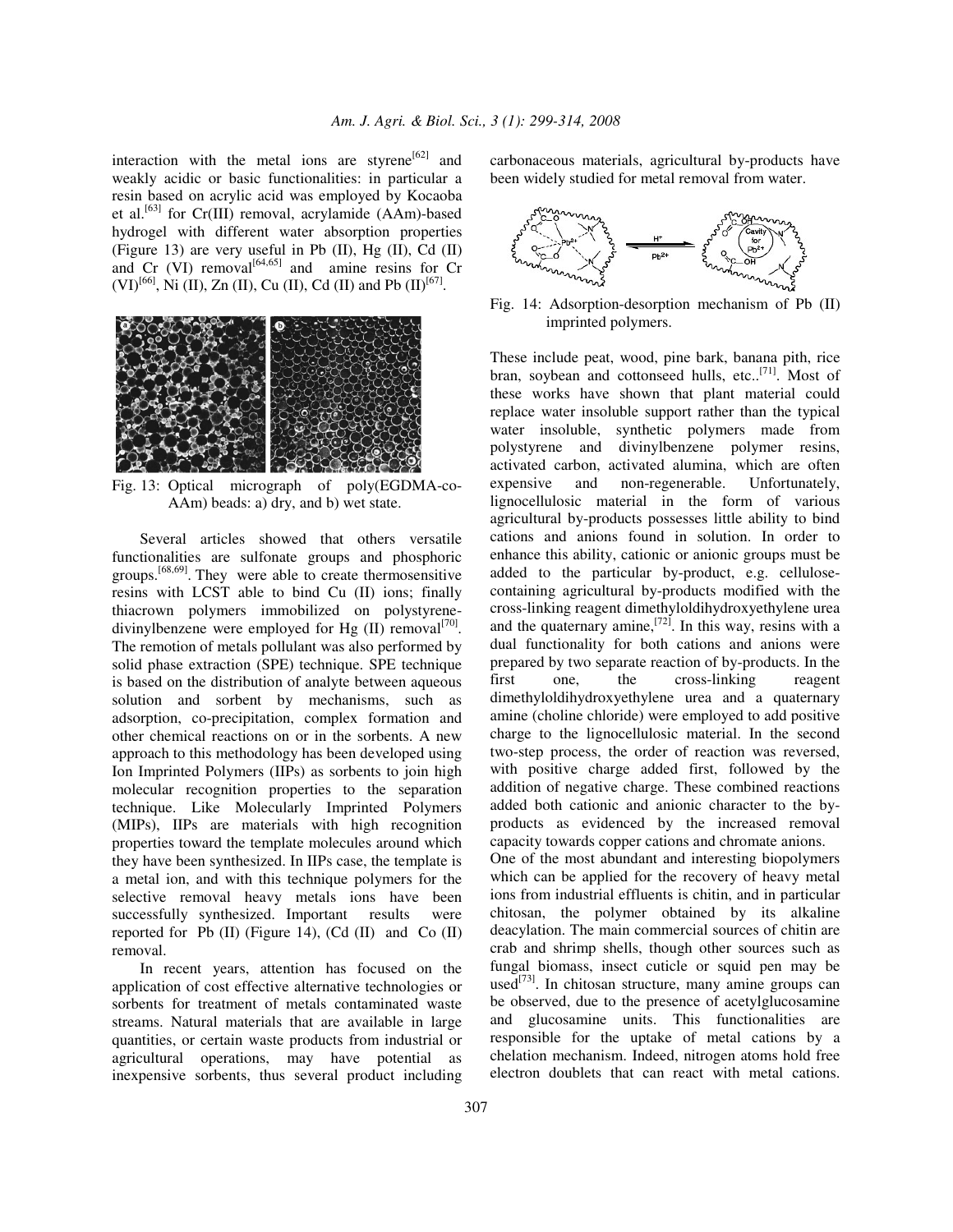Furthermore, the amine groups are easily protonated in acidic solutions, carrying out the formation of electrostatic attraction of anionic compounds, including metal anions or anionic dyes<sup>[74]</sup>. With physical modification, it is possible to prepare differently conditioned polymer forms such as powder, nano-particles, gel beads, membranes, sponge, honeycomb, fibers or hollow fibers for varied fields of application (waste water treatment, biomedical, textiles, etc.). Chemical modifications are represented by the crossinking of chitosan with opportune agents<sup>[75]</sup> such as glutaraldehyde, 1,1,3,3-tetramethoxypropane, oxidized-cyclodextrin, ethyleneglycol diglycidyl ether, or hexamethylenediisocyanate. A particular chemical modification of chitosan involves the imprinting method, which allows to increased sorption capacity for metals such as rhodium, copper and gallium<sup>[74]</sup>. The selected metal ions is adsorbed prior to the chemical modification, which may consist of a chemical grafting or cross-linking step. After this step, a cavity tailored to the volumetric space of the target metal for further sorption operation. Finally, derivatized chitosan is a base material to prepare Ion Imprinted Polymers, as demonstred in Sun et al. work<sup>[76]</sup>. Starch-based polymers are another group of useful low-cost sorbent for heavy metals, in particular in Delval et al. work<sup>[77]</sup> a very effective starch-based polymer was prepared with a crosslinking reaction between starch-enriched flour and epichlorohydrin as crosslinking agent in the presence of NH4OH. Cork is also effective in heavy metals removal by virtue of its interaction with Ni(II) and Cu(II) ions, as reported by Villaescusa et al.<sup>[78]</sup>.

Another technique for removal of metal ions from wastewaters is the use of functionalized water-soluble polymers combined with the membrane-based separation method of ultrafiltration<sup>[79]</sup>. It consists in making heavy metals react with a water-soluble macromolecular ligand to form a macromolecular complex. Solution containing macromolecular complex is pumped through an ultrafiltration membrane. Unbound chelates pass through the membrane, while metal-loaded polymers are of sufficient molecular size to be retained. The advantages of Polymer Filtration over others metal ion separation techniques are the following: 1) high selectivity for the metal ion to be separated, 2) high reaction rate for the sorption of the metal ions on the bonding agents, 3) the possibility to employ commercially available polymers modified to selectively bind the target metal ions 4) The large quantities of wastewater can be treated in a short period of time, with a comparatively low investment in equipment. The most common water soluble polymer

employed in this technique is polyethylenimine, a highly branched aliphatic polyamine. This macromolecules is useful in mercury removal: Sauer et al.<sup>[80]</sup> reported that when it is functionalized with bromo- or chloroacetic acid to give an aminocarboxylate chelating group, it is able to effectively binds lead with binding constants similar to the molecular chelator ethylenediaminetetraacetic acid. By functionalization with sulphur donors, Gohdes et al.<sup>[81]</sup> were able to prepare a polymers with loading capacities substantially higher than those for the base one.

#### **SUPERABSORBENT POLYMERS**

The water lack and the desertification are very serious problems for many regions of the world because, first of all, they compromise agriculture development.

Desertification is the degradation of land in arid, semi arid and dry areas resulting from various factors including climatic variations, but primarly human activities. A valid aim to these problems could come from the use of synthetic materials with good water absorption and retention capacities even under high pressure or temperature. Systems of this type are the Superabsorbent polymers (SAPs). Because of their excellent properties, these SAPs were already well established in various applications such as disposable diapers, hygienic napkins, cement, drug delivery systems, sensors, and agriculture. In such applications, water absorbency and water retention are essentials. Their use for agricultural applications has shown encouraging results; they have been observed to help reduce irrigation water consumption and the death rate of plants, improve fertilizer retention in the soil, and increase plant growth rate. Recent articles reported the modification of these superabsorbent copolymers with a view to enhance their absorbency, gel strength, and absorption rate. Raju et al.  $[82]$  prepared a series of superabsorbent copolymers by using acrylamide (Am), potassium methacrylate (KMA) and 2 hydroxyethilmethacrylate (HEMA) as monomers, and N,N-methylenebisacrylamide (MNBA) as a crosslinking agent. The influence of various synthetic parameters such as the monomer concentration, crosslinker concentration, and initiator concentration were studied. The experimental results showed that these superabsorbents polymers have a good absorbency both in water and NaCl solutions and a fast swelling capacity. Furthermore, it was observed that SAPs determine a considerable increase of the water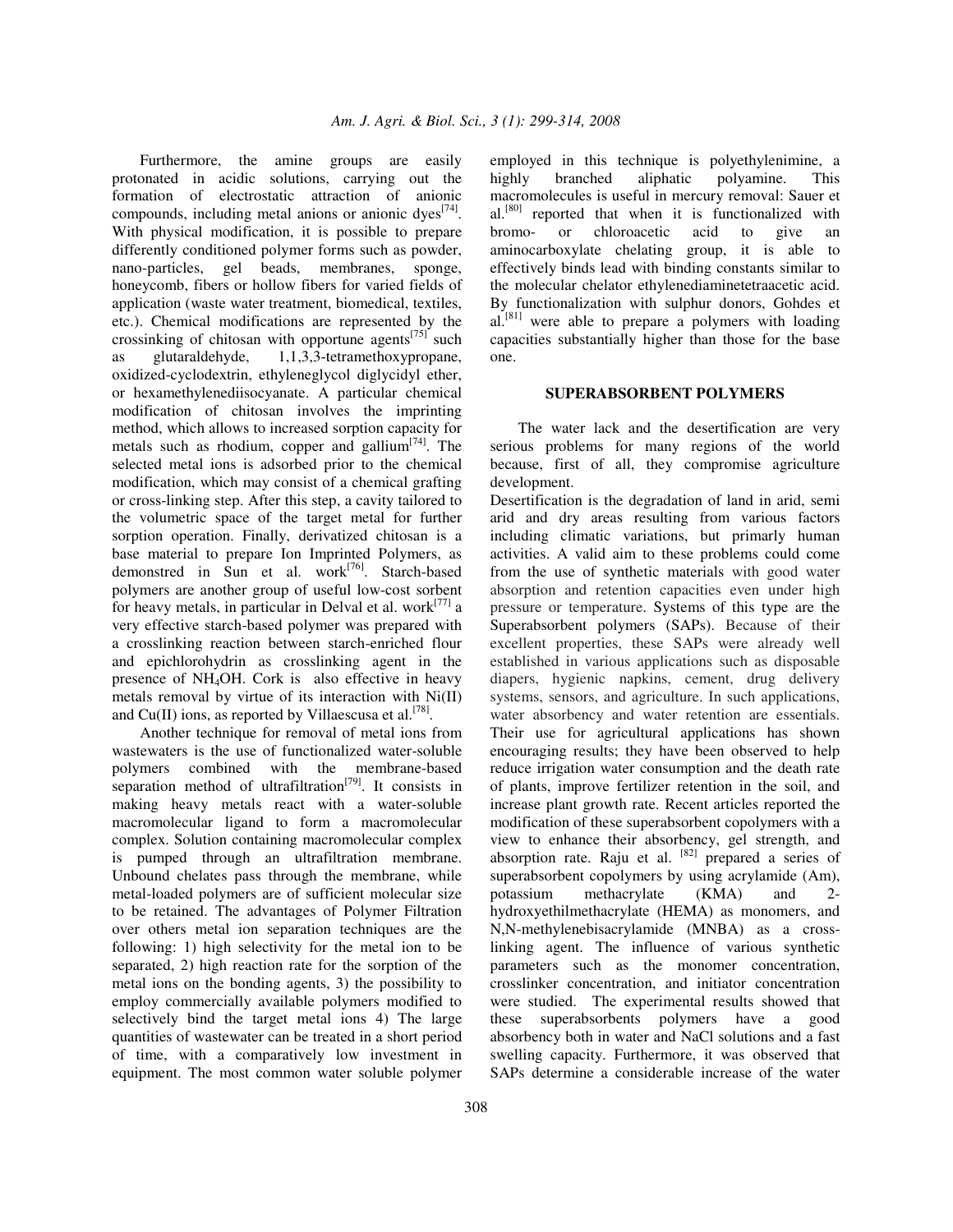retention of the soil; in their presence, besides, the germination energy of groundnut seeds and growth of young plants enhanced enormously. In order to obtain more easily biodegradable SAPs and reduce the product cost, Chen and al.<sup>[83]</sup> prepared novel polymers by grafting copolymerization of acrylic acid and acrylamide onto starch by using  $\gamma$ -ray radiation technique and poly(ethilene glycole) (PEG) as a crosslinker. Also in this case, the effect of various synthetic parameters (irradiation dose, irradiation dose rate, monomer concentration, monomer/starch ratio, and PEG content) and the effects of different drying methods on water absorbency of the SAPs were studied. From this study turned out that, with increasing of the monomer concentration, the water absorbency decreases rapidly. This happen because high monomer concentration increase the polymer density and, consequently, also its capacity of retaining the heat produced by polymerization. As a consequence, an increase of the system temperature accelerate the chain termination and transfer speeds. On the contrary, the water absorbency increases rapidly when the PEG concentration in the polymer increases, but reaches saturation at about 0.65 wt % PEG. Furthermore, this SAPs show good water retention at high temperature and this property makes them suitables for a potential application in agriculture, especially in arid and desert regions. By adding a small percentage of SAPs (0.1 wt %) to sand and soil samples, in fact, the water retention of sand and soil was considerably enhanced. Finally, the effects of the SAPs on the germination of corn seeds and growth of young plants were investigated, showing that not only the germination energy of the seeds with SAPs is higher than that of the seeds without SAPs, but the superabsorbent polymers also promote the seeds growth and have a favorable effects on the weights of leafages and roots of the plants. Polyacrylate superabsorbents generally exhibit a very high absorbency in deionized water; they, however, have the problem of poor resistance to salts as evinced by their notable low absorbency exhibited to electrolytic solutions such as an aqueous common salt solution. In order to enhance the water absorbency properties of SAPs in such electrolytic solutions, Ma et al.<sup>[84]</sup> prepared salt-resistant superabsorbent as follows. At first, they prepared crosslinked sodium polyacrylate; then, they used ethylene glycol diglycidyl ether (EGDE) to crosslink the molecular chains existing at least in the vicinity of the surfaces of the crosslinked sodium polyacrylate; last, the surface-crosslinked superabsorbent was mixed with inorganic salt powders.

309

The experimental data showed that the water absorbency first increased with increasing reaction temperature, neutralization degree of acrylic acid, amount of initiator, crosslinking agent, and surfacecrosslinking agent. In recent years, superabsorbent polymers prepared from natural polymers such as starch<sup>[85]</sup>, chitosan<sup>[86]</sup>, a high molecular weight polysaccharide from chitin, and poly(amino acid)s<sup>[87]</sup> have received increasing interest because they are environmentally friendly, biodegradable, and independent of soil resources. Zhang et al.<sup>[88]</sup> prepared a novel superabsorbent composite through graft polymerization with chitosan, acrylic acid and attapulgite in aqueous solution, using N,Nmethylenebisacrylamide (MNBA) as a crosslinker and ammonium persulfate as an initiator. Cellulose and its derivatives are also attracting a great deal of interest again for preparing superabsorbent polymers because of their biodegradable characteristics<sup>[89,90]</sup>, their natural abundance, and potentially high absorption properties<sup>[91]</sup>. Many efforts have been made to synthesize cellulose-based superabsorbents and to improve the swelling capacity. For example, Kuwabara and Kubota<sup>[92]</sup> synthesized highly water-absorbing acrylamide (AA) grafted carboxymethylcellulose (CMC) by photografting in the presence of  $N, N<sup>1</sup>$ methylenebisacrylamide (MNBA) as a crosslinker. Yoshinobu et al.<sup>[93]</sup> reported partially hydrolyzed graft copolymers of crosslinked polyacrylamide on cellulose and its derivatives synthesized by a ceric salt initiation method. Kubota and Kuwabara<sup>[94]</sup> prepared AA-grafted and methacrylic acid grafted CMC superabsorbents by photoinitiation, ceric salt initiation, and radiation initiation, and the highest water absorbency obtained was less than 250 g/g. Lionetto et al. prepared a superabsorbent cellulose-based hydrogel by crosslinking a sodium salt of CMC and hydroxyethyl cellulose with divinyl sulfone as a crosslinker. Suo et al.<sup>[95]</sup>, instead, attempted to synthesize a new

cellulose-based superabsorbent by simultaneously grafting two kinds of hydrophilic monomers, acrylic acid and acrylamide (Am), onto CMC in the presence of the crosslinker NMBA and potassium persulfate and sodium metabisulfite (PPS/SMB) as a redox couple of the initiator. The initiator and crosslinker contents, and bath temperature mainly affect the molecular weight and crosslinking density of the copolymer and the polymerization rate. The greater the weight percentage of the AA monomer in the starting stock is, the more numerous the ionic carboxylate groups are, and this greatly improves the water absorbency. The preparation of polymer/clay superabsorbent composites has also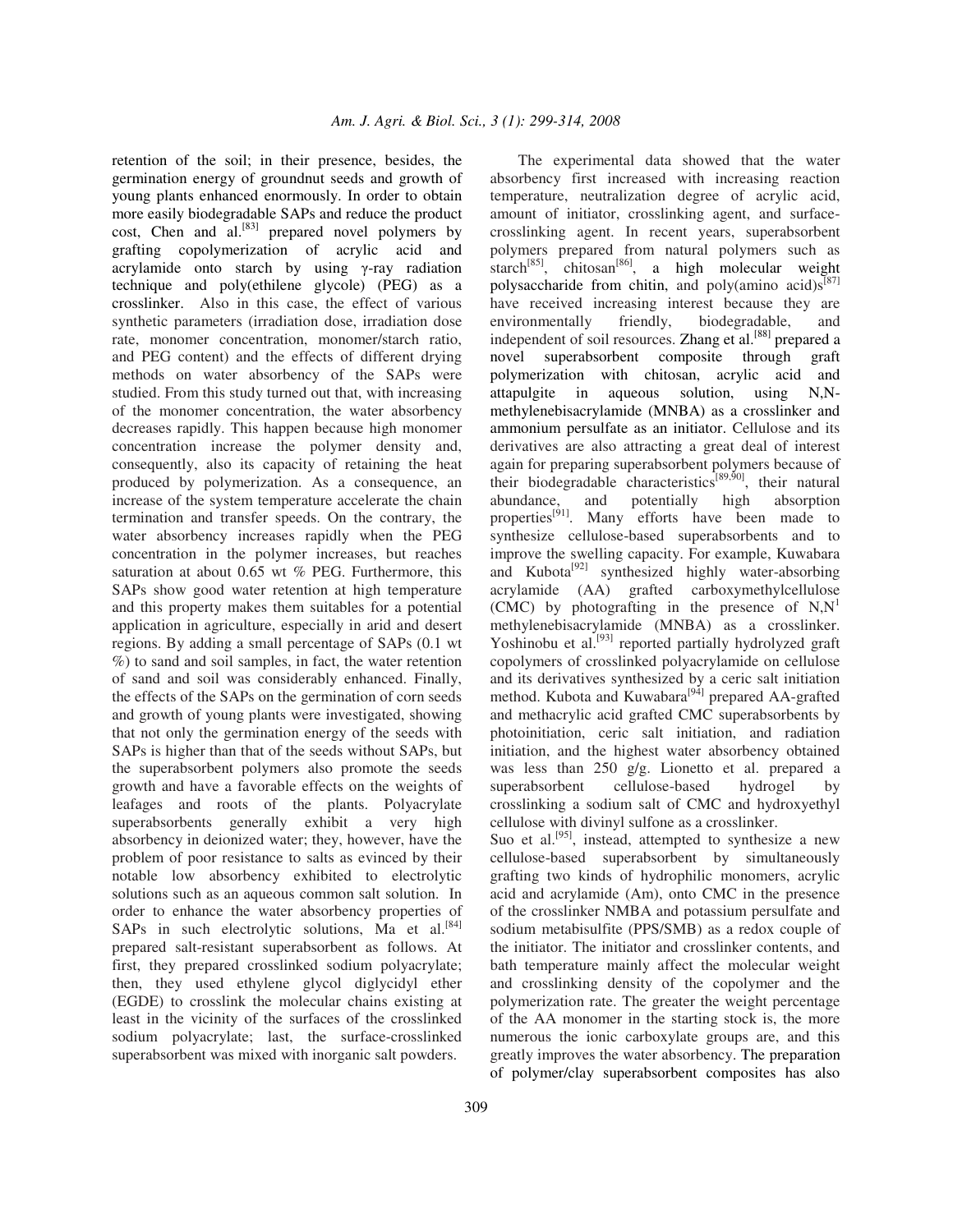received great attention because of their relative low production costs and high water absorbency. Li and Wang<sup>[96]</sup> prepared superabsorbent composites by graft copolymerization reaction of acylic acid (AA) and acrylamide (Am) on attapulgite micropowder using N,N-methylene bisacrylamide (MBA) as a crosslinker and ammonium persulphate (APS) as an initiator in an aqueous solution. Acrylamide is a kind of nonionic monomer and has great advantage on its good saltresistant performance as a raw material for superabsorbent. Attapulgite, as a good substrate for superabsorbent composite materials, is a layered aluminium silicate with reactive groups –OH on the surface. Also in this study, the effects of saline solutions, amount of initiator, crosslinker and attapulgite on the water absorbency of superabsorbent composites were investigated. The water absorbencies in distilled water and in 0.9% NaCl solution were both improved and the production cost was significant reduced by compared with crosslinked poly (acrylic acid-co-acrylamide) superabsorbent polymer. This excellent water absorbency and water retention may prove especially practical in agricultural and horticultural applications.

#### **REFERENCES**

- 1. Akelah, A. 1990. Applications of functionalized polymers in agriculture. - J. Islam. Acad. Sci. 3 (1): 49-61.
- 2. Akelah A., E.R. Kenawy and D.C. Sherrington, 1995. Hydrolytic release of herbicides from modified polyamides of tartrate derivatives. - Eur. Polym. J. 31 (9): 903-909.
- 3. Bastioli, C., 1998. Biodegradable materials Present situation and future perspectives. - Macromol. Symp. 135: 193–204.
- 4. Petruzzelli, D., A. Volpe, A.C. Di Pinto and R. Passino, 2000. Conservative technologies for environmental protection based on the use of reactive polymers. - React. Funct. Polym., 45: 95–107.
- 5. Nayak, P.L., 1999. Biodegradable polymers: Opportunities and challenges. – Rev. Macromol. Chem. Phys. 39: 481–505.
- 6. Wang, X.L., K.K. Yang and Y.Z.Wang, 2003. Properties of starch blends with biodegradable polymers. - J Macromol Sci – Pol. Rev. 43: 385– 409.
- 7. Gross R.A. and B. Kalra, 2002. Biodegradable Polymers for the Environment. - Green Chem. 297: 803-807.
- 8. Olabisi, O., L.M. Robinson and M.T. Show, 1979. Polymer–Polymer Miscibility. – Academic press: New York.
- 9. Xiao, C., Y. Lu, H. Liu and L. Zhang, 2000. Preparation and Characterization of Blend Films of Poly(Vinyl Alcohol) and Sodium Alginate. – J. Macromol. Sci. A 37: 1663-1675.
- 10. Chadra, R. and R. Rustgi, 1998. Biodegradable polymers. - Prog. Polym. Sci. 23: 1273–1335.
- 11. Halley, P., R. Rutgers, S. Coombs, J. Gralton, M. Jenkins, H. Beh, K. Griffin, R. Jayasekara, and G. Lonergan, 2001. Developing biodegradable mulch films from starch-based polymers. – Starch 53: 362–367.
- 12. Kaplan, D.L., J.M. Mayer, M. Greenberger, R.A. Gross and S. McCarthy, 1994. Degradation methods and degradation kinetics of polymerfilms. - Polym. Degrad .Stab. 45: 165–172.
- 13. Briassoulis, D., 2004. An overview on the mechanical behaviour of biodegradable agricultural films. - J. Polym. Environ. 12: 65–81.
- 14. Bastioli, C. 1998. Properties and applications of Mater-Bi starch-based materials. - Polym. Degrad. Stab. 59: 263-272.
- 15. Marini L. and S.A Novamont, 2001. Global Status of the Production of Biobased Materials. Actin Conference, Birmingham, UK, 29 to 30 March 2001.
- 16. Gross, R.A., J.-D. Gu, D. Eberiel and S. P. McCarthy, 1995. Laboratory-scale composting test methods to determine polymer biodegradability model studies on cellulose-acetate. - J. Macromol. Sci. A 32: 613-617.
- 17. Katan, J., A. Greenberger, H. Alon and A. Grinstein, 1976. Solar heating by polyethylene mulching for control ofdiseases caused by soil-bome pathogens. - Phytopathology 66: 683–688.
- 18. Katan, J., A. Grinstein, A. Greenberger, O. Yarden and J.E. DeVay, 1987. The first decade (1976- 1986) of soil solarisation (solar heating): A chronological bibliography. - Phytoparasitica 15: 229–255.
- 19. Russo R., M. Malinconico, L. Petti and G. Romano, 2005. Physical behavior of biodegradable alginate-poly(vinyl alcohol) blend films. - J. Polym. Sci. Pol. Phys. 43: 1205-1213.
- 20. Russo R., A. Giuliani, B. Immirzi, M. Malinconico and G. Romano, 2004. Alginate/polyvinylalcohol blends for agricultural applications: Structureproperties correlation, mechanical properties and greenhouse effect evaluation. - Macromol. Symp. 218: 241-250.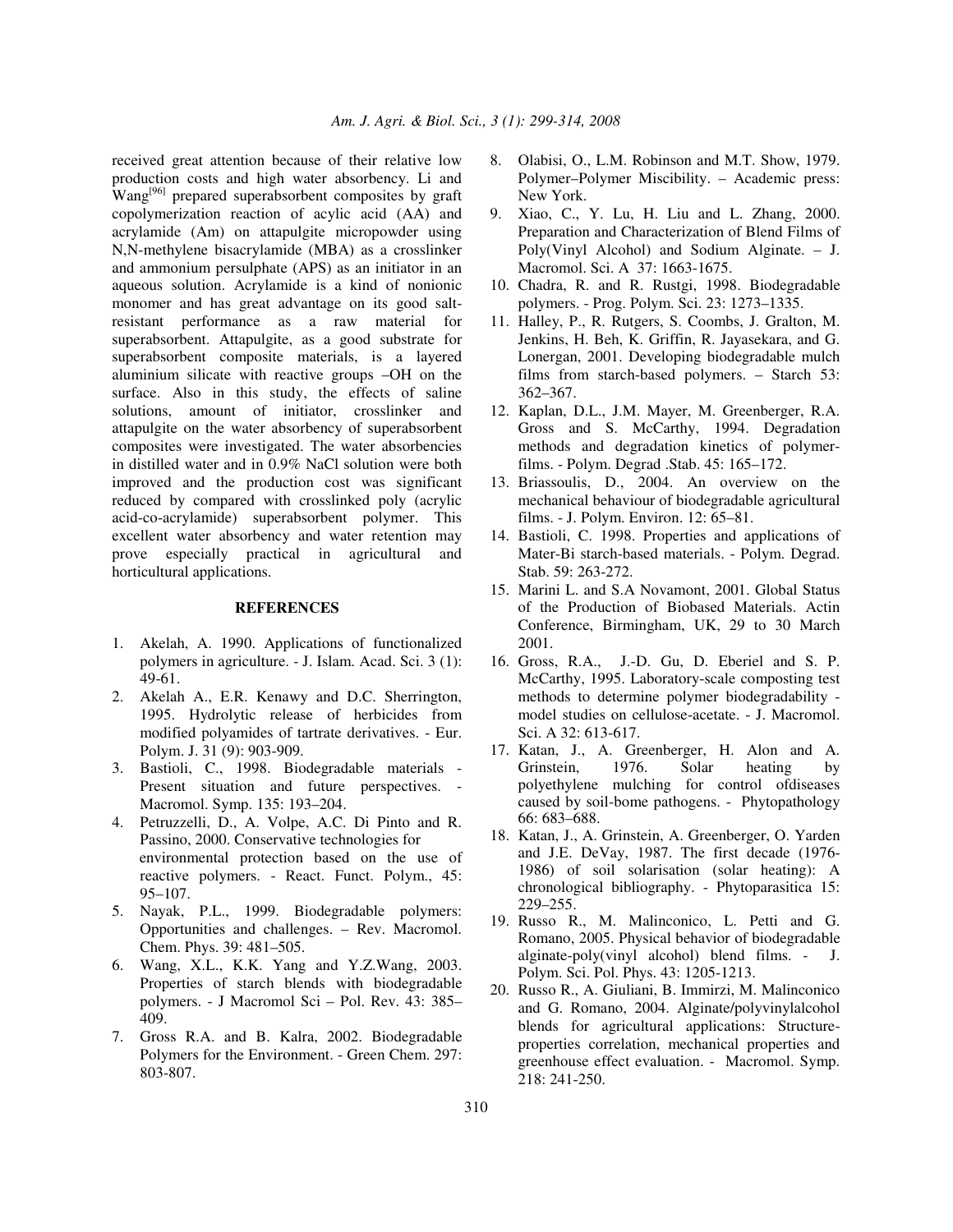- 21. Draget, K.I., G. Skjak Braek, and O. Smidsrod, 1997. Alginate based new materials. – Int. J. Biol. Macromol. 21: 47–55.
- 22. Grasdalen, H., B. Larsen and O. Smidsrod, 1981.  $^{13}$ C-NMR studies of alginate. – Carbohydr. Res. 89: 179–185.
- 23. Akelah, A., 1996. Novel utilizations of conventional agrochemicals by controlled release formulations. - Mat. Sci. Eng. C – Bio. S. 4: 83- 98.
- 24. Kenawy E.R., 1998. Biologically active polymers: controlled release formulations based on crosslinked acrylamide gel derivatives. - React. Funct. Polym. 36: 31-39.
- 25. Zhu Z., and R. Zhuo, 2001. Slow release behavior of starch-g-poly(vinyl alcohol) matrix for 2,4,5 trichlorophenoxyacetic acid herbicide. - Eur. Polym. J*.* 37 (9): 1913-1919.
- 26. Zhu Z., R. Zhuo. 2001. Controlled Release of Carboxylic-Containing Herbicides by Starch- gpoly(butyl acrylate). - J. Appl. Polym. Sci. 81: 1535–1543.
- 27. Taki S., E. Badens, and G. Charbit. 2001. Controlled release system formed by supercritical anti solvent coprecipitation of a herbicide and a biodegradable polymer. - J. Supercrit. Fluid. 21 (1): 61–70.
- 28. Boutin O., E. Badens, E. Carretier, G. Charbit. 2004. Co-precipitation of a herbicide and biodegradable materials by the supercritical antisolvent technique. - J. Supercrit. Fluid.31: 89–99.
- 29. Elbahri Z. and J.L. Taverdet. 2005. Optimization of an herbicide release from ethylcellulose microspheres. - Polym. Bull. 54 (4-5): 353–363.
- 30. Abraham J. and V.N. Rajasekharan Pillai, 1996. Membrane-encapsulated controlled-release urea fertilizers based on acrylamide copolymers. - J. Appl. Polym. Sci. 60: 2347-2351.
- 31. Rudzinski W.E., T. Chipuk, A.M. Dave, S.G. Kumbar and T.M. Aminabhavi. 2003. pH-Sensitive Acrylic-Based Copolymeric Hydrogels for the Controlled Release of a Pesticide and a Micronutrient. - J. Appl. Polym. Sci. 87: 394-403.
- 32. Zhan F., M. Liu, M. Guo and L. Wu. 2004. Preparation of Superabsorbent Polymer with Slow-Release Phosphate Fertilizer. - J. Appl. Polym. Sci. 92: 3417-3421.
- 33. Guo M., M. Liu, F. Zhan and L. Wu. 2005. Preparation and properties of a slow-release membrane-encapsulated urea fertilizer with superabsorbent and moisture preservation. – Ind. Eng. Chem. Res. 44: 4206-4211.
- 34. Liang R. and M. Liu, 2006. Preparation and properties of coated nitrogen fertilizer with slow release and water retention. **-** Indian Eng. Chem. Res., 45: 8610-8616.
- 35. Guo M., M. Liu, R. Liang and A. Niu, 2006. Granular urea-formaldehyde slow-release fertilizer with superabsorbent and moisture preservation. - J. Appl. Polym. Sci. 99: 3230-3235.
- 36. Du C., J. Zhou and A. Shaviv, 2006. Release characteristics of nutrients from polymer-coated compound controlled release fertilizers. - J. Polym. Environ. 14: 223-230.
- 37. Liu M., R. Liang, F. Zhan, Z. Liu and A. Niu, 2007. Preparation of superabsorbent slow release nitrogen fertilizer by inverse suspension polymerization. Polym. Int. 56: 729–737.
- 38. Tashiro, T., 2001. Antibacterial and Bacterium Adsorbing Macromolecules. - Macromol. Mater. Eng., 286: 63–87.
- 39. Worley, S.D. and G. Sun, 1996. Biocidal Polymers. - Trend Polym. Sci. 4: 364-370.
- 40. Nurdin N., G. Helary and G. Sauvet, 1993. Biocidal polymers active by contact. II. Biological evaluation of polyurethane coatings with pendant quaternary ammonium salts. – J. Appl. Polym. Sci. 50: 663-670.
- 41. Chen C.Z., N.C. Beck-Tan, P. Dhurjati, T.K. van Dyk, R.A. La Rossa and S.L. Cooper, 2000. Quaternary Ammonium Functionalized Poly(propylene imine) Dendrimers as Effective Antimicrobials: Structure-Activity Studies. Biomacromolecules. 1: 473-480.
- 42. Lee Y.S. and Y.S.Byoun, 2002. Poly(styrene-*co*-4 vinylbenzyl chloride) Conjugated with 3- (Dimethylamino)phenol: Synthesis and Antibacterial Activity. - Bull. Korean Chem. Soc. 23: 1833-1835.
- 43. Hu F.X., K.G. Neoh, L. Cen and E.T. Kang, 2005. Antibacterial and antifungal efficacy of surface functionalized polymeric beads in repeated applications. – Biotechnol. Bioeng. 89: 474-484.
- 44. Kanazawa A., T. Ikeda and T. Endo, 1993. Polymeric phosphonium salts as a novel class of cationic biocides. III. Immobilization of phosphonium salts by surface photografting and antibacterial activity of the surface-treated polymer films. - J. Polym. Sci. Pol. Chem. 31: 1467-1472.
- 45. Kanazawa A., T. Ikeda and T. Endo, 1993. Antibacterial activity of polymeric sulfonium salts. - J. Polym. Sci. Pol. Chem. 31: 2873-2876.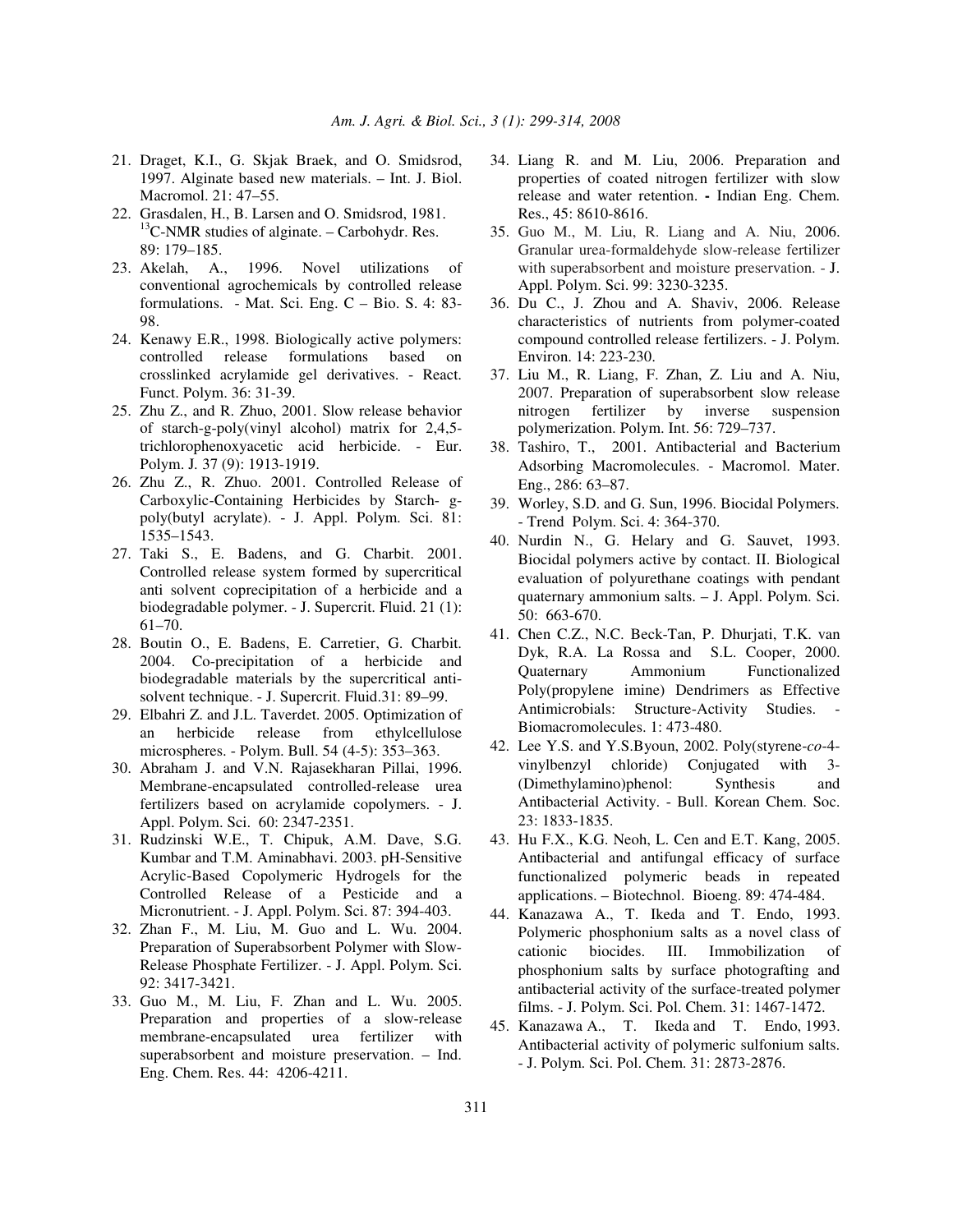- 46. Sun G., W.B. Wheatley and S. D.Worley, 1994. A New Cyclic N-Halamine. Biocidal Polymer. - Indian Eng. Chem. Res. 33:68-170.
- 47. Sun Y. and G. Sun, 2002. Synthesis, characterization, and antibacterial activities of novel N-halamine polymer beads prepared by suspension copolymerization. - Macromolecules. 35: 8909-8912.
- 48. Sun Y. and G. Sun, 2001. Novel regenerable Nhalamine polymeric biocides. I. Synthesis, characterization, and antibacterial activity of hydantoin-containing polymers. - J. Appl. Polym. Sci. 80: 2460 – 2467.
- 49. Sun Y. and G. Sun, 2004. Novel refreshable N-Halmine polymeric biocides: N-Chlorination of aromatic polyamides. - Indian Eng. Chem. Res. 43: 5015-5020.
- 50. Sun Y. and G. Sun, 2003 Novel refreshable N-Halmine polymeric biocides: Grafting Hyndatoincontaining monomers onto High Peformances fiber by a continuous process. - J. Appl. Polym. Sci. 88: 1032-1039.
- 51. Oh S.T., B. K. Min, C.S. Ha and W. J. Cho, 1993. Synthesis and fungicidal activities of polymeric biocides. I. TBZ-containing monomer and polymers. - J. Appl. Polym. Sci. 52: 583-589.
- 52. Virnik A.D., M.A Penenzhik, MA Crishin, , I.S. Rishkina, A.B Zezin and V.B. Rogacheva, 1994. Interpolyelectrolyte reactions between polyhexamethylene guanidine and polyacrylic acid grafted on cellulose: a new method for the preparation of antimicrobial fibrous material. - Cellul. Chem. Technol 28: 11-19.
- 53. Rojo L., B. Vazquez., J. Parra, A.L. Bravo, S. Deb and J. S. Roman, 2006. From Natural Products to Polymeric Derivatives of "Eugenol": A New Approach for Preparation of Dental Composites and Orthopedic Bone Cements. - Biomacromolecules 7: 2751-2761.
- 54. Mico, C., L. Recatalà, M. Peris and J. Sanchez, 2006. Assessing heavy metal sources in agricultural soils of an European Mediterranean area by multivariate analysis. - Chemosphere 65: 863–872.
- 55. Nicholson, F.A., S.R. Smith, B.J. Alloway, C. Carlton-Smith and B.J. Chambers, 2003 An inventory of heavy metals inputs to agricultural soils in England and Wales. - Sci. Total Environ. 311: 205–219.
- 56. Dabrowski, A., Z. Hubicki, P. Podkoscielny and E. Robens, 2004. Selective removal of the heavy metal ions from waters and industrial wastewaters by ion-exchange method. - Chemosphere 56: 91– 106.
- 57. Molinari, R., T. Poerio and P. Augurio, 2005. Polymer assisted ultrafiltration for copper–citric acid chelate removal from wash solutions of contaminated soil. - J. Appl. Electrochem. 35: 375– 380.
- 58. Kurniawan, T.A., G.Y.S. Chan, W.H. Lo and S. Babel, 2006. Physico–chemical treatment techniques for wastewater laden with heavy metals. - Chem. Eng. J. 118: 83–98.
- 59. Saha, B. and M. Streat, 2005. Adsorption of Trace Heavy Metals: Application of Surface Complexation Theory to a Macroporous Polymer and a Weakly Acidic Ion-Exchange Resin.- Indian Eng. Chem. Res. 44: 8671-8681.
- 60. Bekri-Abbes, I., S. Bayoudh and M. Baklouti, 2006. Converting Waste Polystyrene into Adsorbent: Potential Use in the Removal of Lead and Cadmium Ions from Aqueous Solution. - J. Polym. Environ. 14: 249–256.
- 61. Malc, S., C. Kavakl, A. Tuncel and B. Salih, 2005. Selective adsorption, pre-concentration and matrix elimination for the determination of Pb(II), Cd(II),  $Hg(II)$  and  $Cr(III)$  using  $1,5,9,13$ tetrathiacyclohexadecane-3,11-diol anchored poly (*p*-chloromethylstyreneethyleneglycoldimethacrylate) microbeads. - Anal. Chim. Acta 550: 24–32.
- 62. Galan, B., D. Castaneda and I. Ortiz, 2005. Removal and recovery of Cr(VI) from polluted ground waters: A comparative study of ionexchange technologies. - Water Res. 39: 4317– 4324.
- 63. Kocaoba, S. and G. Akcin, 2004. Chromium(III) Removal from Wastewaters by a Weakly Acidic Resin Containing Carboxylic Groups. - Adsorpt. Sci. Technol. 22: 401-410.
- 64. Kesenci, K., R. Say and A. Denizli, 2002. Removal of heavy metal ions from water by using poly(ethyleneglycol dimethacrylate-co-acrylamide) beads. - Eur. Polym. J. 38: 1443–1448.
- 65. Bajpai, S.K. and S. Johnson, 2006. Poly(acrylamide-*co*-maleic acid) Hydrogels for Removal of Cr(VI) from Aqueous Solutions, Part 1: Synthesis and Swelling Characterization. - J. Appl. Polym. Sci. 100: 2759–2769.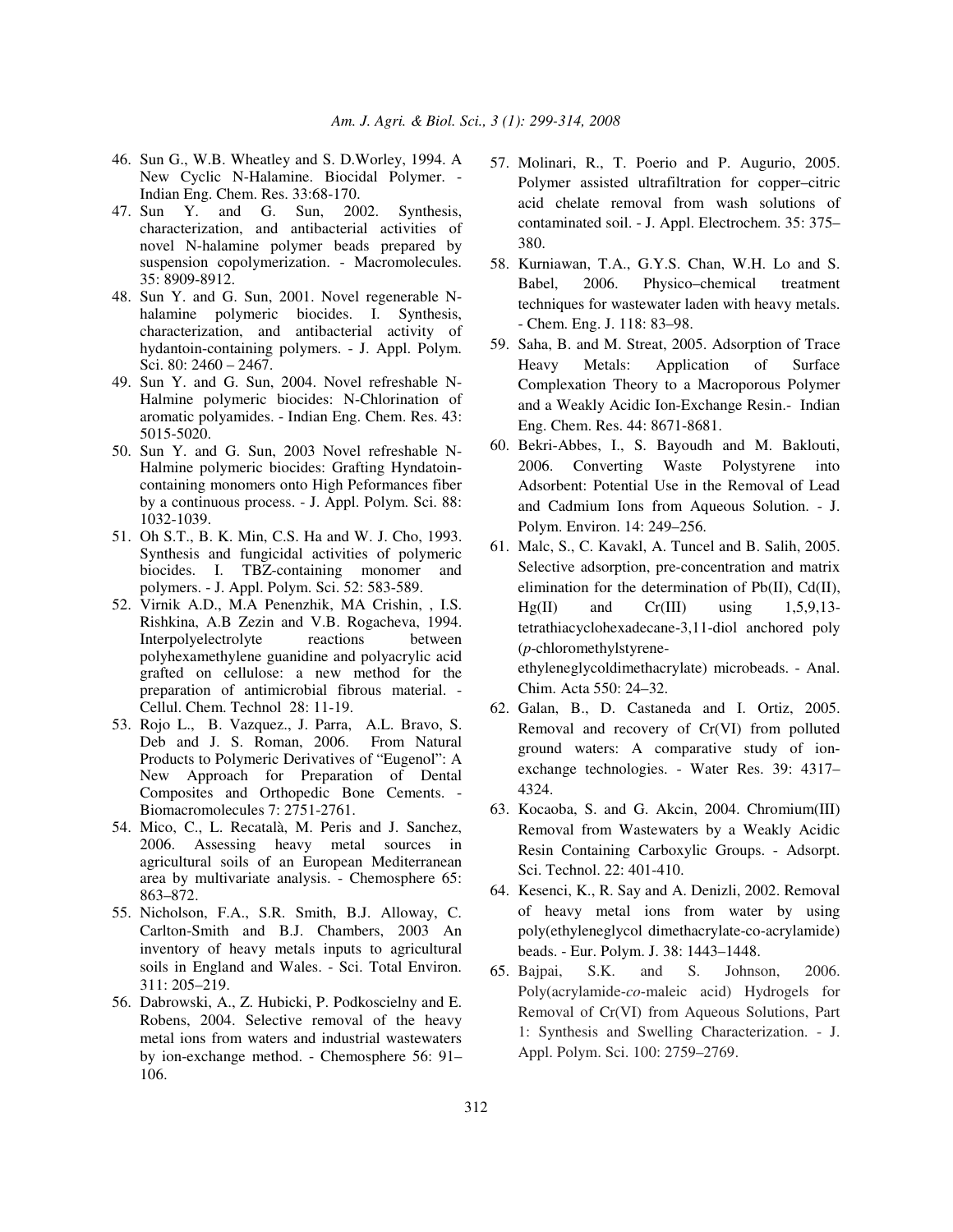- 66. Gode, F. and E. Pehlivan, 2005. Removal of Cr(VI) from aqueous solution by two Lewatit-anion exchange resins. - J. Hazard. Mater. B119: 175– 182.
- 67. E1 Mostapha, J., F. Jourjon, G. Le Guillanton and D. Elothmani, 2005. Removal of metal ions in aqueous solutions by organic polymers: use of a polydiphenylamine resin. - Desalination 180: 271- 276.
- 68. Pehlivan, E. and T. Altun, 2006. The study of various parameters affecting the ion exchange of  $Cu^{2+}$ ,  $Zn^{2+}$ ,  $Ni^{2+}$ ,  $Cd^{2+}$ , and  $Pb^{2+}$  from aqueous solution on Dowex 50W synthetic resin. - J. Hazard. Mater. B134: 149–156.
- 69. Tokuyama, H., K. Yanagawa and S. Sakohara, 2006. Temperature swing adsorption of heavy metals on novel phosphate-type adsorbents using thermosensitive gels and/or polymers. - Sep. Purif. Technol. 50: 8–14.
- 70. Baumann, T.F., J.G. Reynolds and G.A. Fox, 2002. Thiacrown Polymers for Removal of Mercury from Waste Stream. - United States Patent 6,696,576.
- 71. Babel, S. and T.A. Kurniawan, 2003. Low-cost adsorbents for heavy metals uptake from contaminated water: a review. - J. Hazard. Mater. B97: 219–243.
- 72. Marshall, W.E. and L.H. Wartelle, 2006. Chromate  $(CrO<sub>4</sub><sup>2</sup>)$  and copper  $(Cu<sup>2+</sup>)$  adsorption by dualfunctional ion exchange resins made from agricultural by-products. - Water Res. 40: 2541 – 2548.
- 73. Crini G., 2005. Recent developments in polysaccharide-based materials used as adsorbents in wastewater treatment. - Progr. Polym. Sci. 30: 38–70.
- 74. Guibal, E., 2004. Interactions of metal ions with chitosan-based sorbents: a review. - Sep. Purif. Technol. 38: 43–74.
- 75. Atia, A.A., 2005. Studies on the interaction of mercury(II) and uranyl(II) with modified chitosan resins. - Hydrometallurgy 80: 13–22.
- 76. Sun, S., L. Wang, A. Wang, 2006. Adsorption properties of crosslinked carboxymethyl-chitosan resin with Pb(II) as template ions. - J. Hazard. Mater. B136: 930–937.
- 77. Delval, F., G. Crini, S. Bertini, C. Filiatre and G. Torri, 2005. Preparation, characterization and sorption properties of crosslinked starch-based exchangers. - Carbohyd. Polym. 60: 67–75.
- 78. Villaescusa, I., N. Fiol, F. Cristiani, C. Floris, S. Lai and V.M. Nurchi, 2002. Copper(II) and nickel(II) uptake from aqueous solutions by cork wastes: a NMR and potentiometric study. - Polyhedron 21: 1363-1367.
- 79. Canizares, P., A. Perez, R. Camarillo and J.J. Linares, 2006. Simulation of a continuous metal separation process by polymer enhanced ultrafiltration. - J. Membrane Sci. 268: 37–47.
- 80. Sauer, N.N., D.S. Ehler and B.L. Duran, 2004. Lead Extraction from Contaminated Soil Using Water-Soluble Polymers. - J. Environ. Eng. 130: 585-588.
- 81. Gohdes, J.W., B.L. Duran, N.C. Clark, T.W. Robison, B.F. Smith and N.N. Sauer, 2001. Preparation of Water-soluble Polymers Modified with Sulfur Donors for Recovery of Heavy Metals. - Sep. Sci. Technol. 36 (12): 2647-2658.
- 82. Raju, K.M., M.P. Raju and Y. M. Mohan, 2001. Synthesis and water absorbency of crosslinked superabsorbent polymers. - J. Appl. Polym. Sci. 85: 1795-1801.
- 83. Chen, P., W. Zhang, Luo W. and Y. Fang, 2004. Synthesis of superabsorbent polymers by irradiation and their applications in agriculture. -, J. Appl. Polym. Sci. 93: 1748-1755.
- 84. Ma, S., M. Liu and Z. Chen, 2004. Preparation and Properties of a Salt-Resistant Superabsorbent Polymer. - J. Appl. Polym. Sci. 93: 2532–2540.
- 85. Wu, J.H., Y.L. Wei, J.M. Lin and S.B. Lin, 2003. Study on starch-graft-acrylamide/mineral powder superabsorbert composite. - Polymer 44: 6513- 6520.
- 86. Mahdavinia, G. R., A. Pourjavadi, H. Hosseinzadeh and M. Zohuriaan, 2004. Modified chitosan 4. Superabsorbent hydrogel from poly(acrylic acid-co-acylamide) grafted chitosan with salt- and pH-responsiveness properties. Eur. Polym. J. 40: 1399-1407.
- 87. Kunioka, M., 2004. Biodegradable water absorbent synthesized from bacterial poly(amino acid)s. Macromol. Biosci. 4: 324-329.
- 88. Zhang, J., Q. Wang. and A. Wang, 2007. Synthesis and characterization of chitosan-g-poly(acrylic acid)/attapulgite superabsorbent composites. - Carbohyd. Polym. 68: 367–374.
- 89. Lim, K.Y., K.J. Yoon and B.C. Kim, 2003. Highly absorbable lyocell fiber spun from cellulose/hydrolyzed starch-*g*-PAN solution in NMMO monohydrate. - Eur. Polym. J. 39: 2115- 2120.